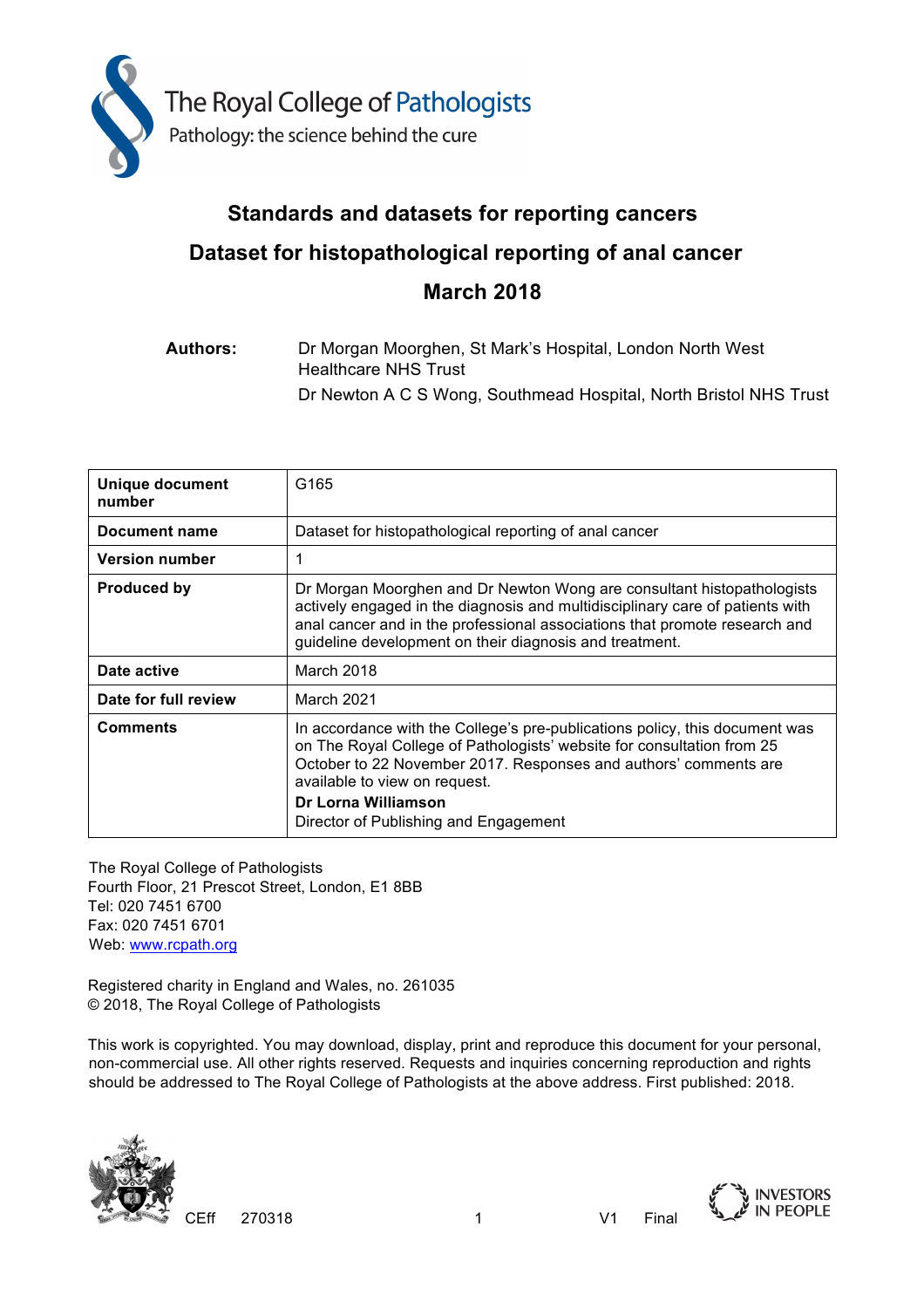### **Contents**

| $\mathbf 1$    |            |                                                                                 |  |
|----------------|------------|---------------------------------------------------------------------------------|--|
| $\overline{2}$ |            |                                                                                 |  |
| 3              |            |                                                                                 |  |
| 4              |            |                                                                                 |  |
| 5              |            |                                                                                 |  |
| 6              |            |                                                                                 |  |
| 7              |            |                                                                                 |  |
| 8              |            |                                                                                 |  |
| 9              |            |                                                                                 |  |
| 10             |            |                                                                                 |  |
| 11             |            |                                                                                 |  |
|                | Appendix A |                                                                                 |  |
|                | Appendix B |                                                                                 |  |
|                | Appendix C |                                                                                 |  |
|                | Appendix D | Reporting proforma for anal cancer: abdominoperineal resection  18              |  |
|                | Appendix E | Reporting proforma for anal cancer: excisional biopsy in list format19          |  |
|                | Appendix F | Reporting proforma for anal cancer: abdominoperineal resection in list format22 |  |
|                | Appendix G |                                                                                 |  |
|                | Appendix H |                                                                                 |  |
|                | Appendix I |                                                                                 |  |



NICE has accredited the process used by The Royal College of Pathologists to produce its dataset guidelines. Accreditation is valid for 5 years from 25 July 2017. More information on accreditation can be viewed at www.nice.org.uk/accreditation. For full details on our accreditation visit: www.nice.org.uk/accreditation.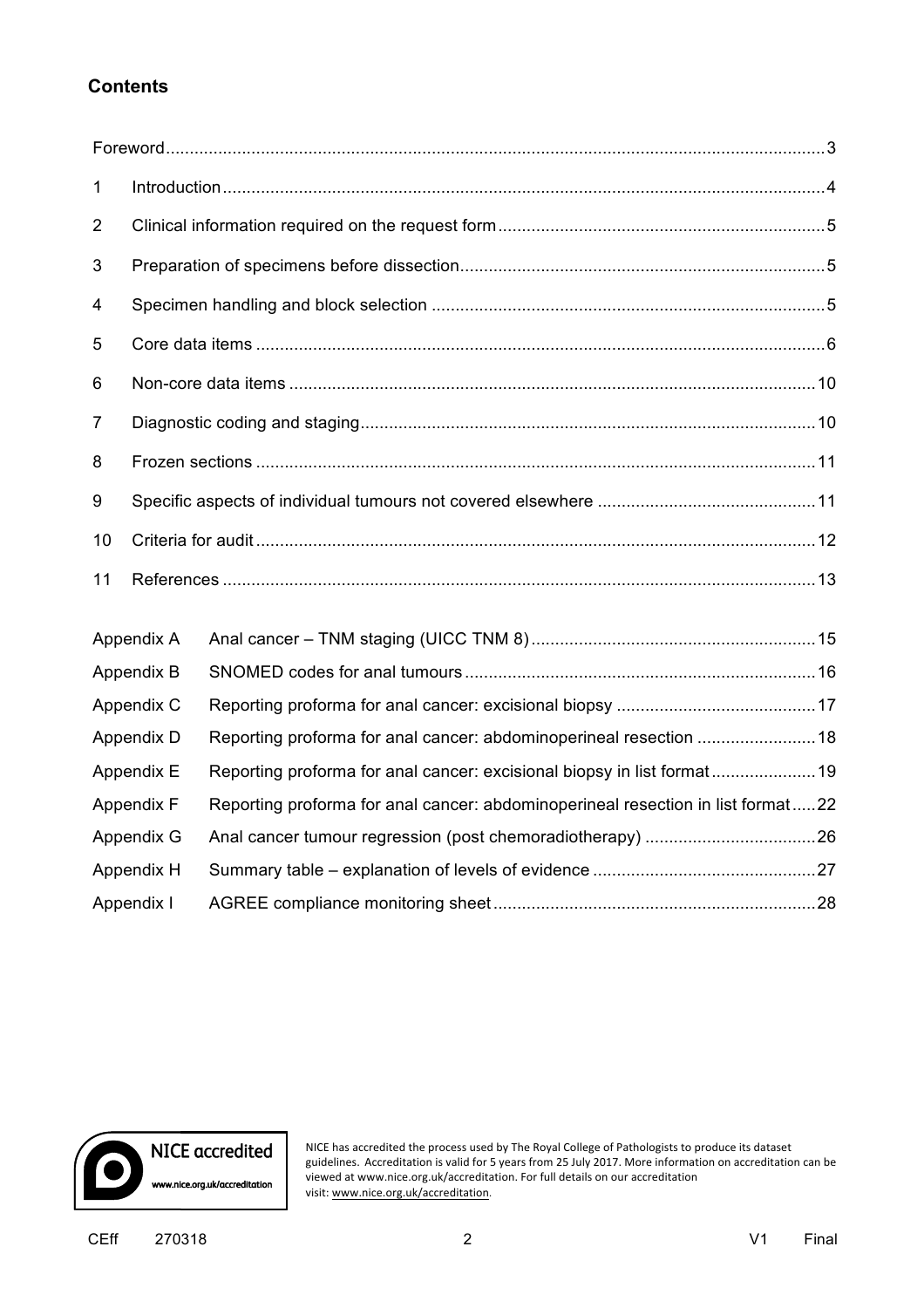### **Foreword**

The cancer datasets published by The Royal College of Pathologists (RCPath) are a combination of textual guidance, educational information and reporting proformas. The datasets enable pathologists to grade and stage cancers in an accurate, consistent manner in compliance with international standards and provide prognostic information thereby allowing clinicians to provide a high standard of care for patients and appropriate management for specific clinical circumstances. It may rarely be necessary or even desirable to depart from the guidelines in the interests of specific patients and special circumstances. This guideline has been developed to cover most common circumstances. However, we recognise that guidelines cannot anticipate every pathological specimen type and clinical scenario. Occasional variation from the practice recommended in this guideline may therefore be required to report a specimen in a way that maximises benefit to the patient.

Each dataset contains core data items that are mandated for inclusion in the Cancer Outcomes and Services Dataset (COSD – previously the National Cancer Data Set) in England. Core data items are items that are supported by robust published evidence and are required for cancer staging, optimal patient management and prognosis. Core data items meet the requirements of professional standards (as defined by the Information Standards Board for Health and Social Care [ISB]) and it is recommended that at least 90% of reports on cancer resections should record a full set of core data items. Other non-core data items are described. These may be included to provide a comprehensive report or to meet local clinical or research requirements. All data items should be clearly defined to allow the unambiguous recording of data.

The stakeholders consulted for this document were:

• British Society of Gastroenterology.

The evidence base has been obtained by consultation of electronic databases using PubMed, review articles, original articles, and other guidelines and reporting protocols. This dataset conforms to the criteria for grading and staging as set out in the *WHO Classification of Digestive Tumours (4th edition, 2010)*<sup>1</sup> and the *TNM Classification of Malignant Tumours (8th edition)*<sup>2</sup> from the Union for International Cancer Control (UICC). For most of the items to be included, the strength of the supportive evidence has been reviewed according to SIGN guidelines (see Appendix H). Consensus was reached between the authors taking into account feedback received during the consultation process.

No major organisational changes or cost implications have been identified that would hinder the implementation of the dataset.

A formal revision cycle for all cancer datasets takes place on a three-yearly basis. However, each year, the College will ask the author of the dataset, in conjunction with the relevant subspecialty adviser to the College, to consider whether or not the dataset needs to be updated or revised. A full consultation process will be undertaken if major revisions are required, i.e. revisions to core data items (the only exception being changes to international tumour grading and staging schemes that have been approved by the Specialty Advisory Committee on Cellular Pathology and affiliated professional bodies; these changes will be implemented without further consultation). If minor revisions or changes to non-core data items are required, an abridged consultation process will be undertaken whereby a short note of the proposed changes will be placed on the College website for two weeks for members' attention. If members do not object to the changes, the short notice of change will be incorporated into the dataset and the full revised version (incorporating the changes) will replace the existing version on the College website.

The dataset has been reviewed by the Clinical Effectiveness department, Working Group on Cancer Services and Lay Governance Group and placed on the College website for consultation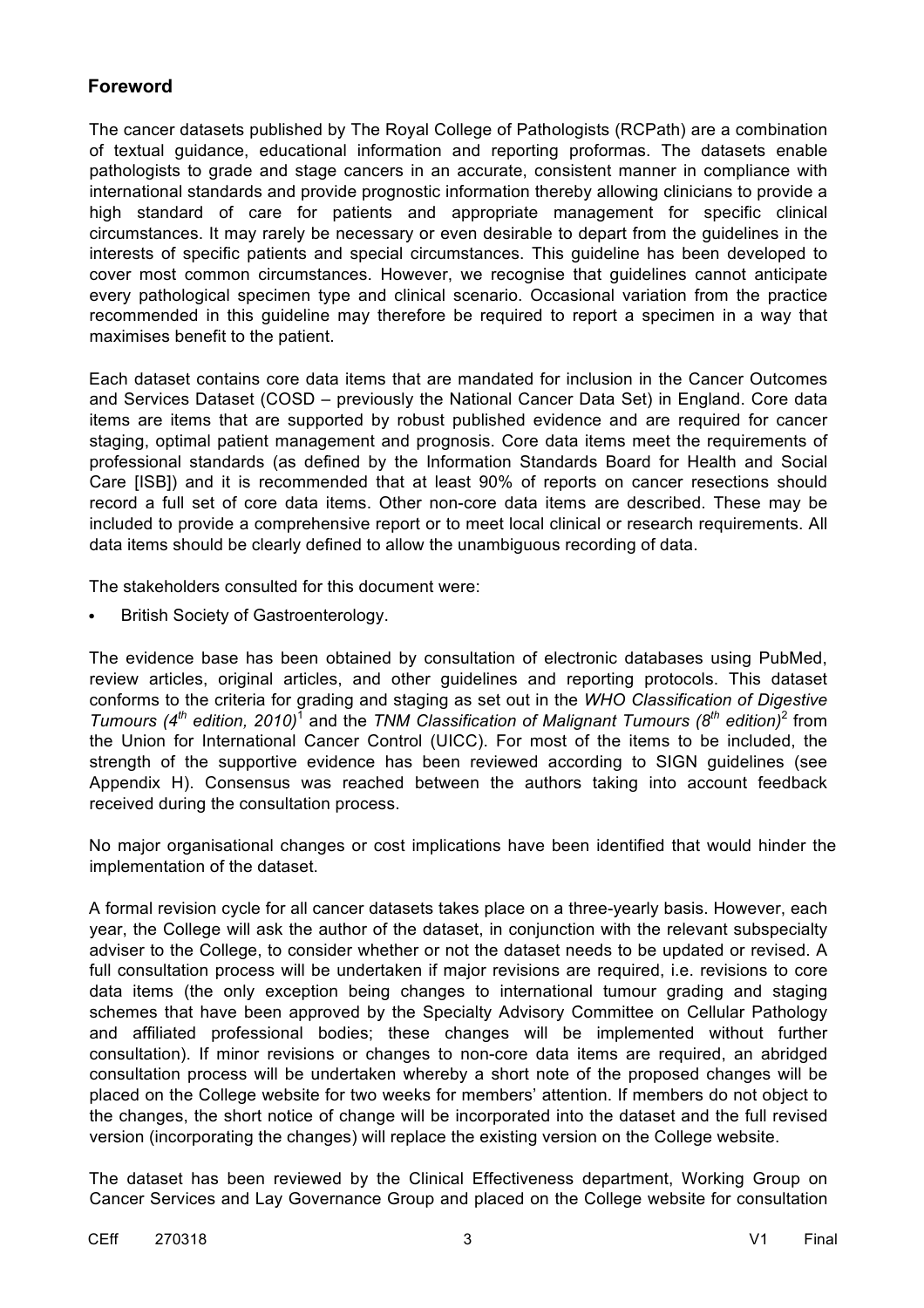with the membership from 25 October to 22 November 2017. All comments received from the Working Group and membership were addressed by the author to the satisfaction of the Chair of the Working Group and the Director of Publishing and Engagement.

This dataset was developed without external funding to the writing group. The College requires the authors of datasets to provide a list of potential conflicts of interest; these are monitored by the Clinical Effectiveness department and are available on request. The authors have declared no conflicts of interest.

#### **1 Introduction**

The National Institute for Health and Care Excellence (NICE) recommends that patients with anal cancer are treated by a specialist team. This dataset is developed in order to assist pathologists in providing useful and accurate information for the purpose of managing patients with cancer of the anal canal in an multidisciplinary team (MDT) meeting.

Malignant tumours that are not of epithelial origin (e.g. gastrointestinal stromal tumours, melanomas, etc.) are not dealt with in this dataset. For the pathological staging and grading of anal cancer, the *TNM Classification of Malignant Tumours (8th edition)*<sup>2</sup> from the UICC and the *WHO Classification of Digestive Tumours (4th edition, 2010)*<sup>1</sup> are used.

#### **1.1 Target users and health benefits of this guideline**

It is envisaged that the main users of the datasets will be consultant histopathologists and trainee histopathologists and, on their behalf, the suppliers of IT products to laboratories. Secondary users will include surgeons, specialist nurses, oncologists, endocrinologists and radiologists. They will also be of use to cancer registries.

#### **1.2 Anatomy of anal canal**

The anal canal is the caudal part of the large intestine. This extends from the proximal end of the anorectal ring to the anal verge and measures between 3 cm and 5 cm. The anorectal ring represents an anatomical landmark that is palpable by digital examination and overlies the site where the outer longitudinal muscle layer of the rectal muscularis propria starts to blend with striated muscle fibres of puborectalis and levator ani muscle. This landmark is not readily identifiable in resection specimens and is lined by columnar mucosa resembling rectal mucosa. The anal verge is the junction between anal canal and perianal skin, and therefore corresponds to the transition between non-keratinising squamous epithelium without skin appendages and keratinising squamous epithelium with underlying skin appendages.

The dentate line, so-called because of its irregular tooth-like appearance, represents the point of embryological transition between endodermal and ectodermal tissue. The dentate line is therefore located at the level of the anal valves, which corresponds to the distal limits or bases of the anal columns. This is not the same as a definition that is often erroneously used for the dentate line corresponding to the level of the squamocolumnar junction. In fact, there is usually no direct transition from proximal columnar epithelium to distal squamous epithelium in the anal canal. Instead, separating both epithelial types, there is often a stretch of transitional-type epithelium (of four to ten cells thick and resembling urothelium) known as the anal transition zone (ATZ). The length of the ATZ varies between individuals, and some anal canals may therefore not contain an ATZ. The relation of the ATZ to the dentate line also varies between individuals.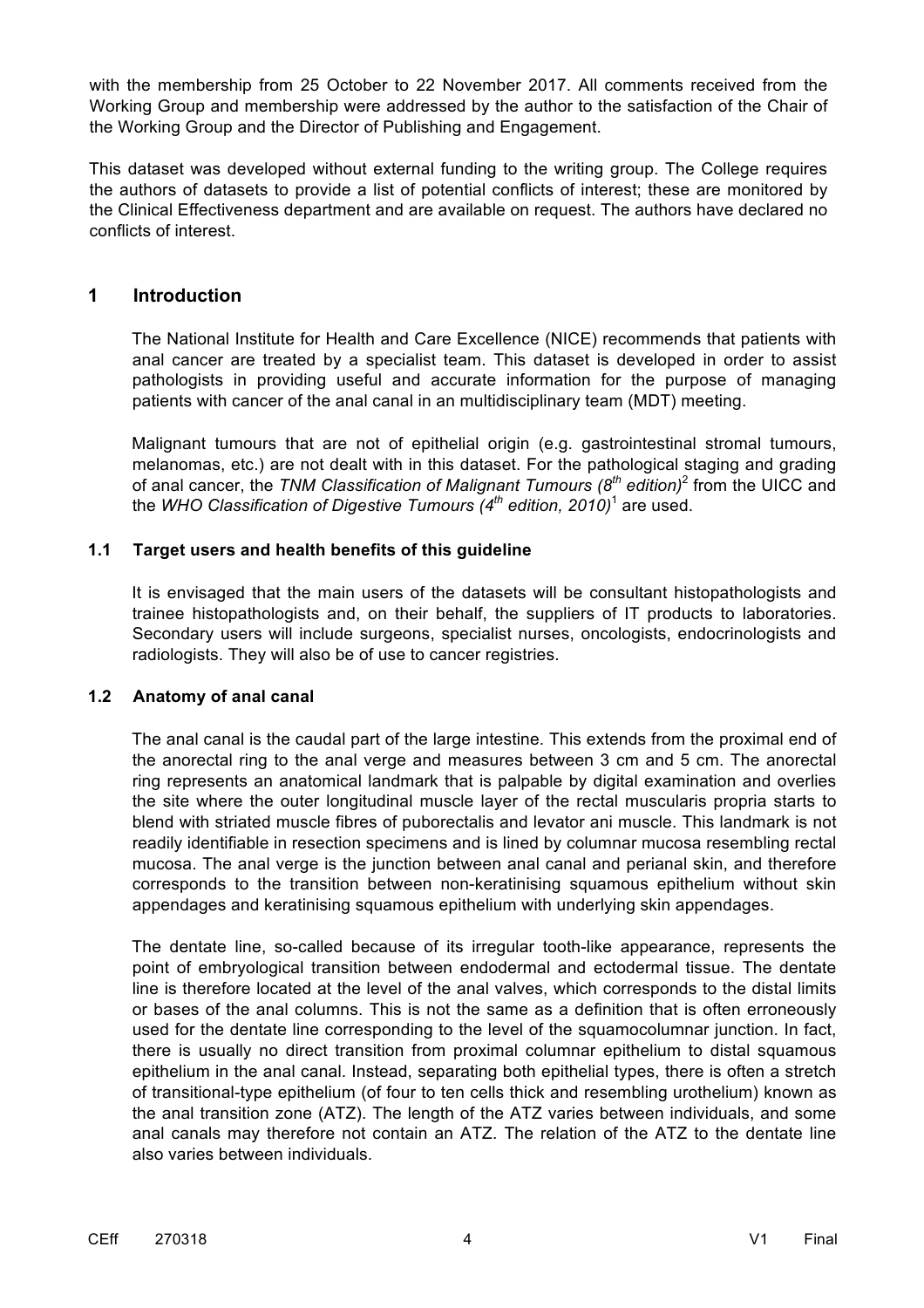Based on the above definitions, it is important to note that the anal canal is lined, from proximal to distal, by: columnar mucosa, a varying amount of transitional type epithelium and finally non-keratinising squamous epithelium. It is also important not to confuse the ATZ with the so-called 'transformation zone', which may occur proximal to the ATZ and represents a zone of metaplastic squamous mucosa of variable length. This 'transformation zone' is particularly prone to HPV infection and is associated with the development of anal squamous cell carcinoma $1,3$ 

In the pre-treatment clinical assessment of tumours arising in the anal region, tumours located within 5 cm of the anus and seen completely when gentle traction is applied to the buttocks are considered to be perianal and those that cannot be seen entirely when gentle traction is applied on the buttocks are considered to be of anal origin. This definition is used by the WHO classification and is useful in the clinical management of these tumours.<sup>1-3</sup> Under TNM 8, cancers arising in perianal skin (within 5 cm of anal margin) are now classified with anal canal carcinomas.<sup>2</sup>

#### **2 Clinical information required on the request form**

Information on the request form should include the patient's name, date of birth, sex, hospital number and NHS/CHI number, and the name of the clinician to whom the report should be sent, as well as the date of the procedure. The following clinical data should also be provided:

- relevant history (e.g. HIV infection or other immunosuppression; genital warts, associated or previous anal intraepithelial neoplasia [AIN]; vulval/vaginal/cervical neoplasia)
- indication whether this is a diagnostic procedure, curative resection or palliative procedure
- anatomical location (see above under section 1.2 'Anatomy of anal canal')
- information about any suture markers in the specimen
- clinical diagnosis (e.g. squamous cell carcinoma)
- previous treatment (e.g. chemoradiotherapy)
- sites of any lymph nodes submitted separately (if applicable).

#### **3 Preparation of specimens before dissection**

All specimens should be fixed in formalin according to standard laboratory protocol. Excision specimens should be orientated according to the information provided and the relevant margins should be inked. The specimens should be pinned prior to fixation in order to minimise tissue distortion and allow for adequate orientation. Abdominoperineal (AP) resection specimens should be handled as for rectal adenocarcinomas (see RCPath *Dataset for colorectal cancer histopathology reports)*; <sup>4</sup> the specimen should be opened, cleaned, pinned and fixed in formalin prior to dissection.

#### **4 Specimen handling and block selection**

Only resection specimens of anal cancer are considered in this document. Anal squamous cell carcinomas are treated primarily by non-surgical means. Therefore, large resection specimens (e.g. abdominoperineal resection) are seen infrequently; these are usually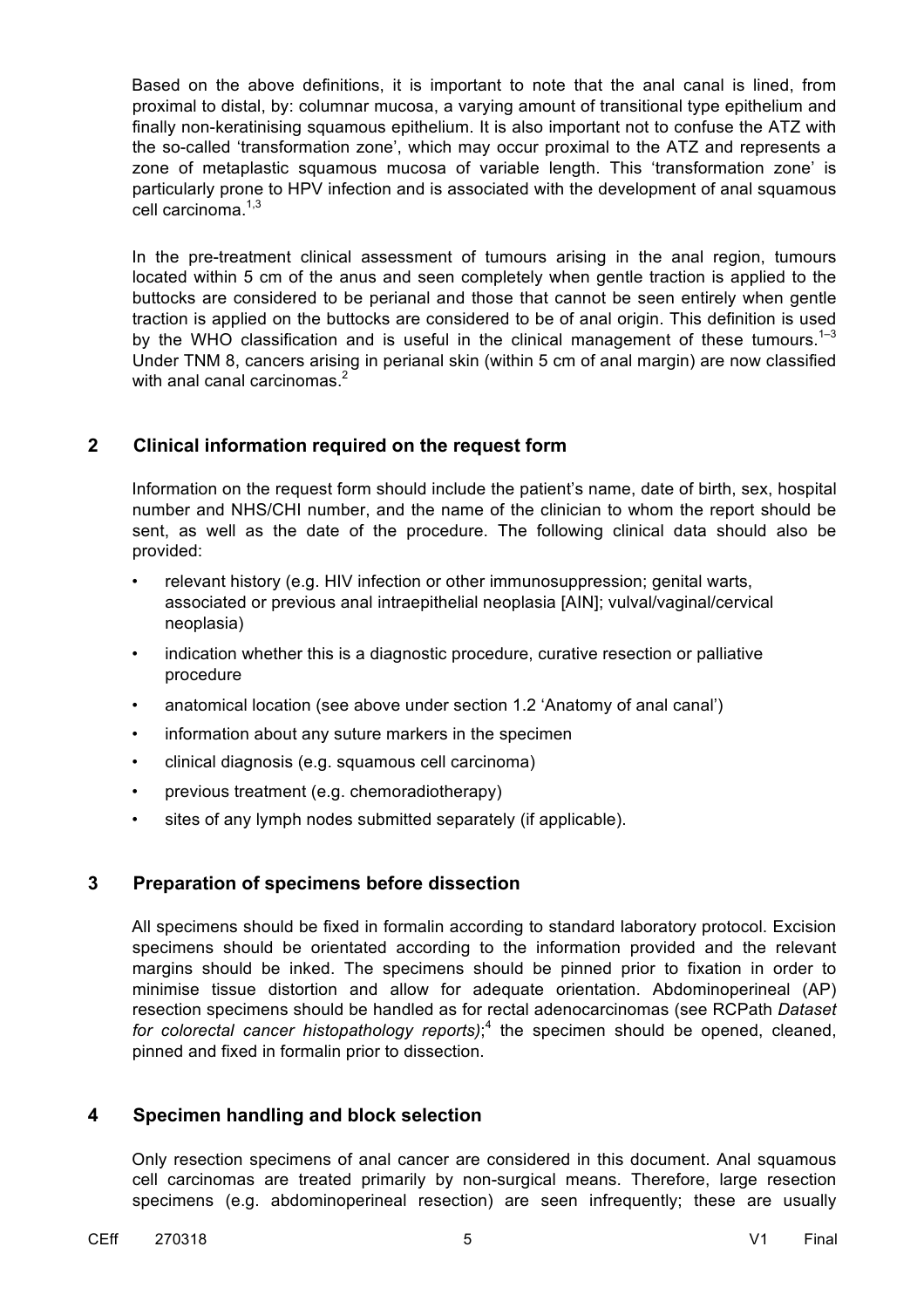performed for recurrent disease and/or following failure of chemoradiotherapy. A more common form of resection specimen is the local excision of a small cancer, hereafter referred to as an excisional biopsy specimen.

#### **4.1 Resection specimen types**

These specimens can vary from a small segment of the anal canal to the entire anorectum to include the mesorectum and lymph nodes or extensive exenterations which include adjacent organs such as the coccyx. The purpose of the examination is to determine the type and grade of the tumour, the stage of the tumour and completeness of excision. It may therefore be required to serially slice the tumour and take representative blocks taking care to maintain orientation and allow for accurate assessment of all margins, which are to be inked as appropriate.

#### **4.2 Number of blocks**

There is no evidence-based protocol for tumour sampling in respect of the minimum number of blocks required. However, it is recommended that tumours measuring up to 1 cm in diameter should be blocked entirely in order to allow for the examination of sufficient material for a reliable assessment of tumour type and grade. The number of blocks should also allow for the assessment of inked margins and assessment of mucosa adjacent to the invasive lesion for the assessment of, for example, AIN. Where a lymphadenectomy has been performed as part of the main resection or separately (e.g. inguinal nodes) there should be an attempt to sample all lymph nodes for histological examination.

*[Level of evidence C – the evidence base for macroscopic examination and block selection is extrapolated from the need to provide microscopic confirmation and/or evaluation of prognostic and predictive factors.]* 

#### **5 Core data items**

#### **5.1 Clinical data**

Please see section 2 above.

#### **5.2 Pathological data**

The items to be included form the core data required for the accurate histological classification of the tumour<sup>1</sup> and pathological staging<sup>2</sup> where required. The list provided below applies to all resection specimens of anal cancers. It is sometimes necessary for the surgeons to carry out more radical procedures for either palliative reasons or as definitive treatment in cases not responding fully to chemoradiotherapy. For AP resections and more extensive exenterations, the protocol employed is similar to that employed for colorectal cancer.

#### **5.2.1 Macroscopic data**

Items include:

- specimen dimensions
- site of tumour
- tumour appearance (e.g. ulcerated nodule) and size
- distance of tumour to peripheral and deep margins (for excisional biopsies)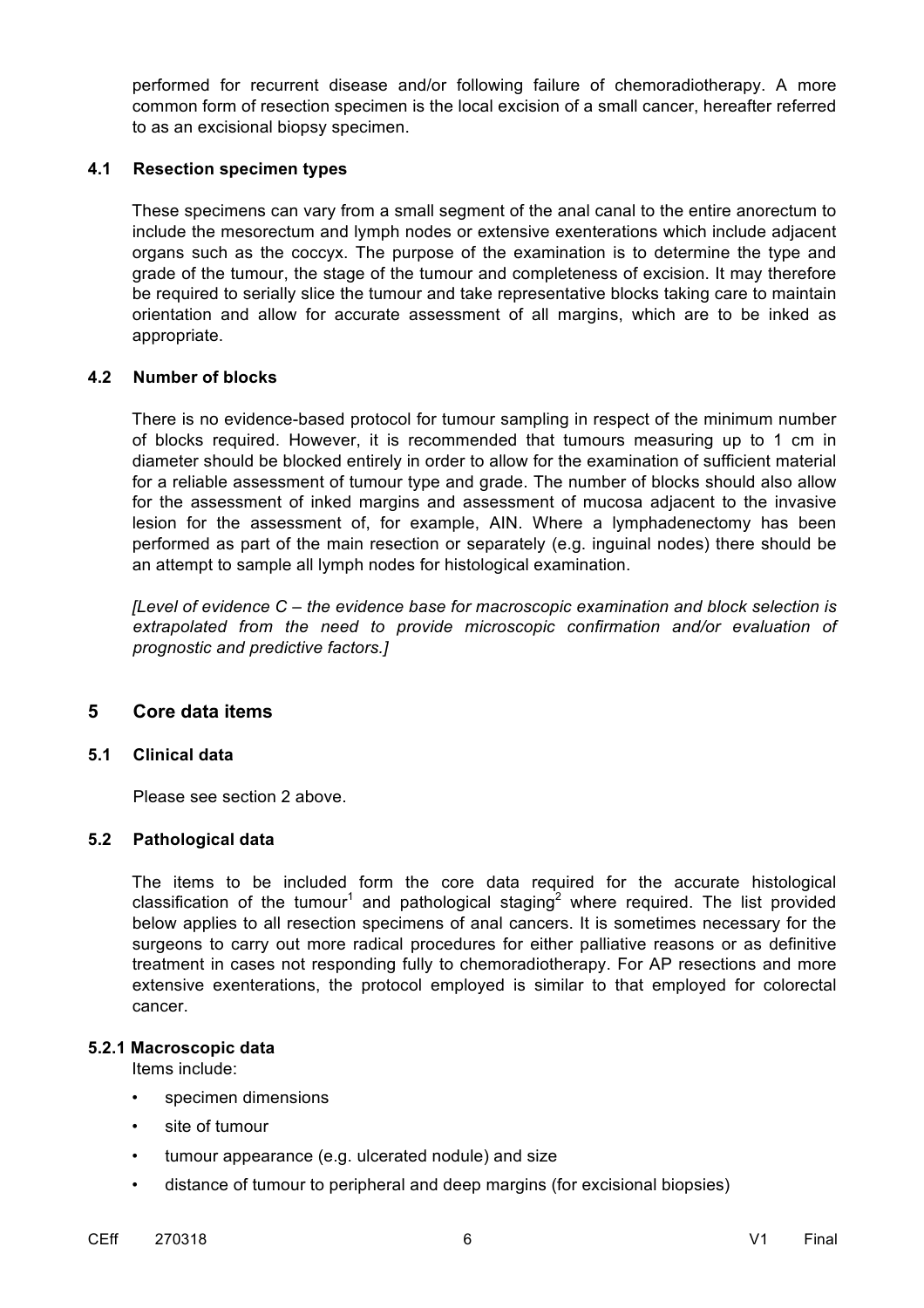• any lymph nodes received (if applicable).

#### **5.2.2 Microscopic data**

Items include:

- type of background epithelium (e.g. keratinising/non-keratinising squamous epithelium)
- histological type of tumour (see histological classification below)
- tumour differentiation
- maximum size of tumour
- depth of invasion
- involvement of margins (deep and peripheral)
- distance to deep margin and nearest peripheral margin
- number of lymph nodes and number of involved lymph nodes (if applicable)
- adjacent abnormality (e.g. AIN).

#### **5.3 Specific information about anal cancers**

#### **5.3.1 Histological classification of anal cancers (WHO 2010)<sup>1</sup>**

- Squamous cell carcinoma.
- Verrucous carcinoma.
- Adenocarcinoma.
- Mucinous adenocarcinoma.
- Neuroendocrine carcinoma.
- Undifferentiated carcinoma.

#### **Squamous cell carcinoma**

This tumour is frequently associated with HPV infection and comprises the majority of anal cancers.<sup>5</sup> The histological appearances are variable and include large cell non-keratinising. large cell keratinising, basaloid tumours and squamous cell carcinomas with focal ductal differentiation and often more than one subtype coexists within any particular tumour. It is recommended<sup>1,6</sup> that all these histological variants be classified under the single heading of squamous cell carcinoma with an additional statement to include the presence and extent of any particular histological subtype. This recommendation is justified on grounds of poor diagnostic interobserver reproducibility, tumour heterogeneity and a general lack of significant prognostic differences among the different subtypes.

#### Grading

The WHO and AJCC (American Joint Committee on Cancer) recommend the grading of squamous cell carcinoma using a three-tier grading system (well differentiated, moderately differentiated and poorly differentiated).<sup>1,7</sup> Poor differentiation is a probable marker of adverse prognosis,  $17,8$  but there is no evidence for a difference in outcome between well differentiated and moderately differentiated carcinomas. Tumours showing no evidence of squamous differentiation in either H&E sections or following immunohistochemical staining should be categorised as undifferentiated carcinoma. $9$  The grading of squamous cell carcinoma does not alter the management of anal carcinoma in most cases. However, for early (i.e. T1N0) cancers that are not poorly differentiated, a primary surgical approach may be favoured.<sup>10</sup> For this reason tumour grading should be included as a core item especially for excisional biopsy specimens.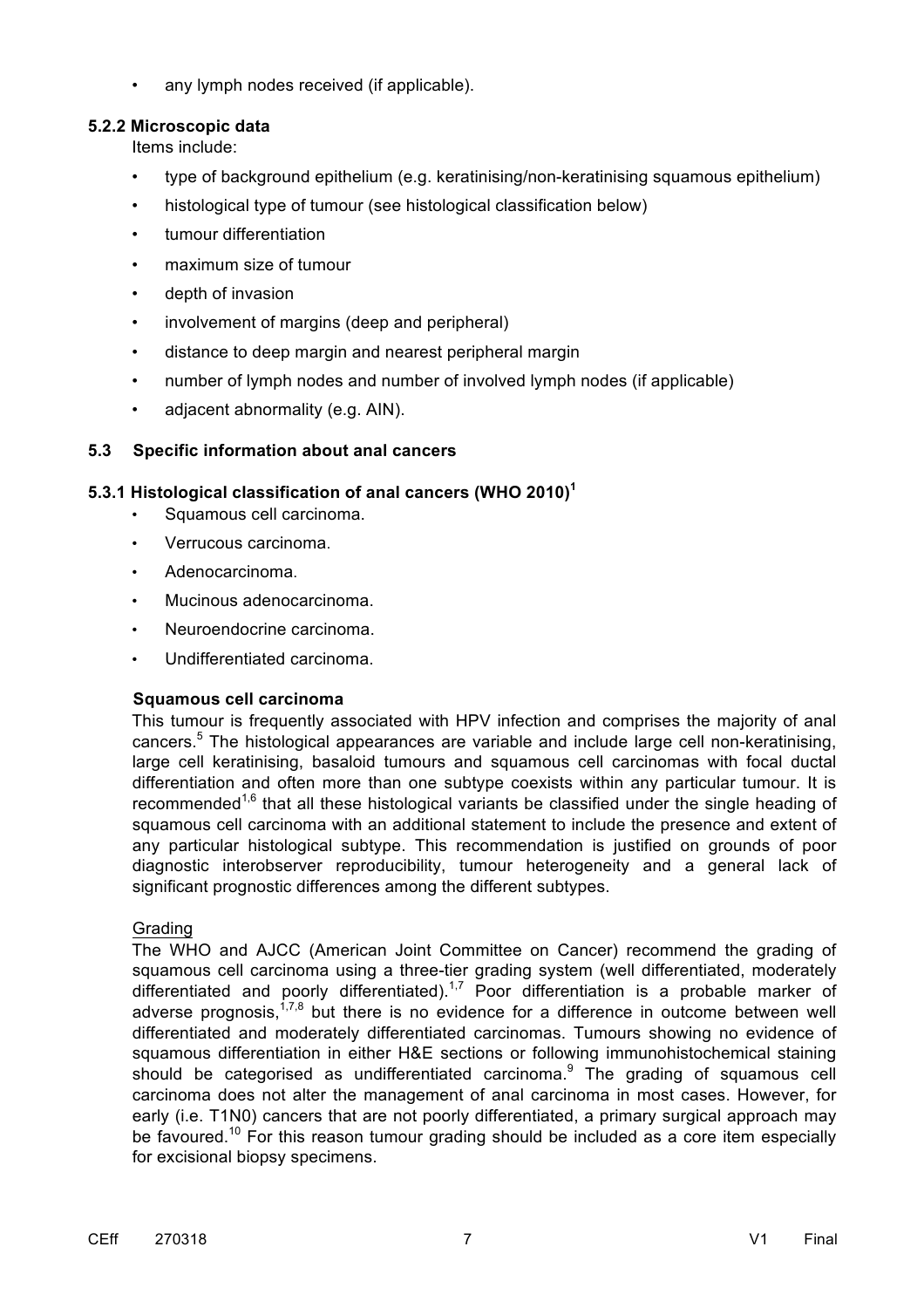#### Adjacent dysplasia

Where AIN is present adjacent to the invasive squamous cell carcinoma this needs to be documented and completeness of excision commented upon because this impacts upon further management regarding follow-up.

#### Tumour size and depth of invasion

The stage of the tumour is dependent upon size and this relates directly to prognosis. Although the depth of invasion has no direct bearing upon the T stage, it is correlated with size and is also a prognostic factor following salvage surgery in patients treated primarily with chemoradiotherapy.<sup>7,8,11</sup>

#### Effects of chemoradiotherapy

Surgery is no longer the primary treatment modality for anal squamous cell carcinoma. However, surgery may be required for recurrent disease or residual disease following radiotherapy and chemotherapy. Thus, in the assessment of resection specimens, the effects of treatment in respect of tumour regression need to be documented. There are several tumour regression scores applicable in various organ sites. It is recommended to employ the scheme proposed by Ryan *et al.*<sup>12</sup> as supported by the AJCC (Appendix G). This has the advantage of simplicity and relatively good interobserver reproducibility. The grade of tumour regression is a marker of sensitivity to radiation and chemotherapy but there is no evidence that this regression score is related to overall prognosis.

#### **Verrucous carcinoma**

Verrucous carcinoma is a variant that should be recorded separately from squamous cell carcinoma on account of its more favourable prognosis. This is a low-grade tumour characterised by an endophytic condylomatous growth pattern and is also referred to as a giant condyloma or a Bushke-Lowenstein tumour. These tumours typically invade locally and do not metastasise and are treated primarily by surgery. Sometimes the tumour includes focal areas of severe cytological atypia with stromal invasion; in this situation these features should lead to the designation of squamous cell carcinoma instead and graded appropriately. It may be difficult to establish the exact site of origin of verrucous carcinomas since these are typically large exophytic tumours forming cauliflower-like masses originating from a wide base. Where these are deemed to arise from the perianal skin rather than anal canal it is more appropriate to apply the TNM staging system for skin cancer instead.

#### **Adenocarcinoma**

Adenocarcinoma of the anal canal arises from the surface mucosa (columnar cuff), anal glands or the lining of fistula tracts; however, most adenocarcinomas within the anal canal represent downward spread from rectal lesions. Tumours are graded using the same criteria as colorectal adenocarcinomas.<sup>1</sup> Adenocarcinomas arising in anal glands sometimes show a mucinous phenotype and often these are composed of small tubular acini. The immunohistochemical staining profile is CK7+, CK20+/- and CDX2-. However, based solely on these histopathological criteria it may be impossible to separate these from rectal adenocarcinomas and the only clues then would be the absence of surface glandular dysplasia, the presence of background anal gland dysplasia and an origin centred in the wall of the anal canal.<sup>13,14</sup> Such cases should be carefully considered by the MDT specialist team who may take the pragmatic view that tumours should be classified as rectal if the epicentre is more than 2 cm proximal to the dentate line and anal cancer if the epicentre is at or less than 2 cm from the dentate line.

Adenocarcinomas arising in fistula tracts are often mucinous but again an exact point of origin is often difficult to determine. Indirect supportive evidence for such an origin may be sought from the clinical history (e.g. Crohn's disease), and demonstration of an anatomical relationship with a fistula tract if possible.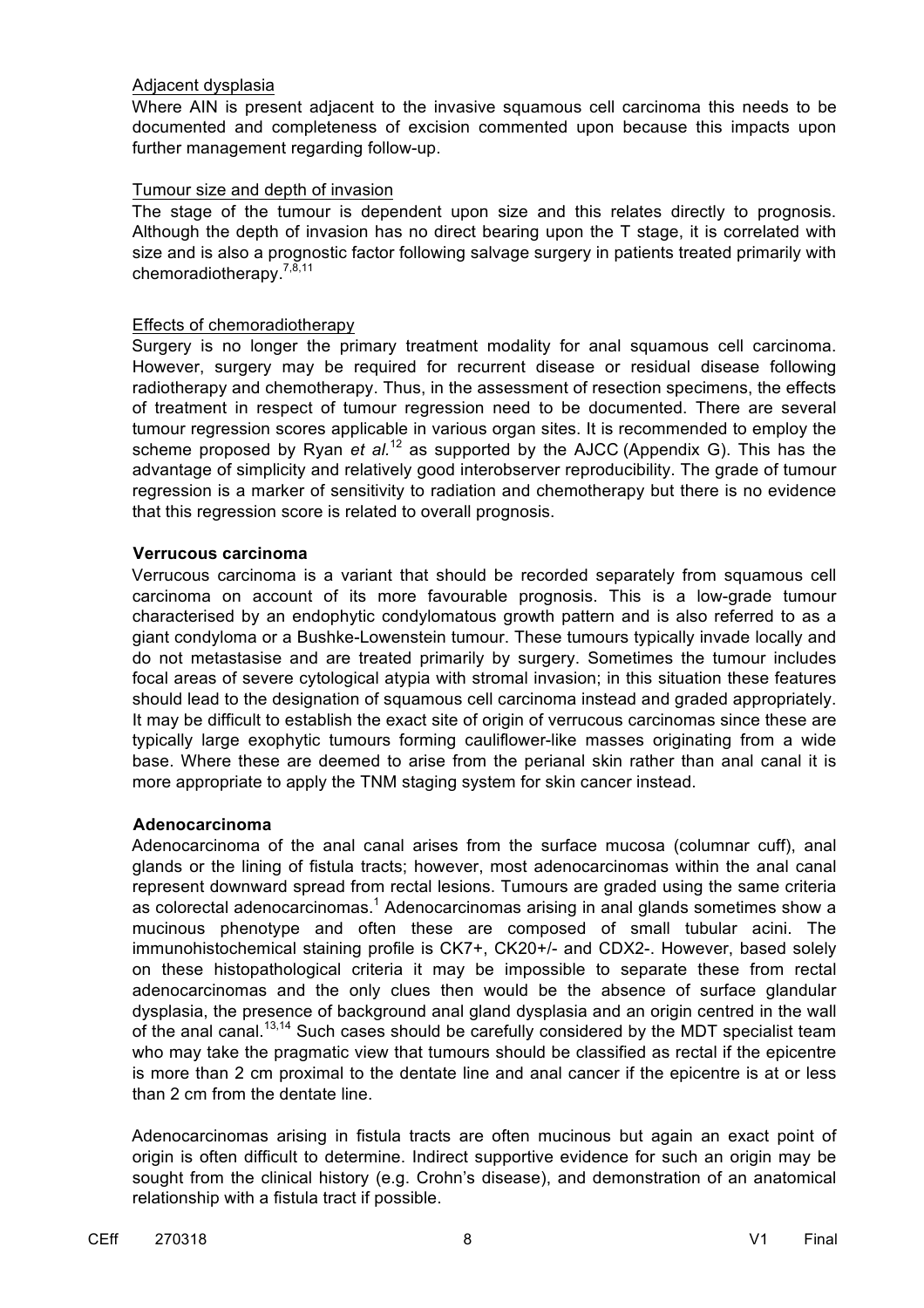#### **Mucinous adenocarcinoma**

These are rare tumours, many of which arise from the rectum. The criteria for diagnosis are the same as for colorectal mucinous adenocarcinoma with more than 50% of the tumour comprising extracellular mucin. $1$ 

#### **Neuroendocrine tumours**

These are predominantly of rectal origin although some may originate in the  $ATZ<sup>13</sup>$  The RCPath *Dataset for neuroendocrine tumours of the gastrointestinal tract including the pancreas*<sup>15</sup> should be completed for these tumours. Neuroendocrine tumours (NET) are graded as Grade 1 and Grade 2 according to proliferative activity (Grade 1: <2 mitoses per 10 high power fields [HPF] and/or <2% Ki67 index; Grade 2: 2–20 mitoses per 10 HPF and/or 3–20% Ki67 index) and correspond to 'carcinoid' tumours in old terminology. Evidence of neuroendocrine differentiation, usually by staining for synaptophysin and chromogranin, is required.<sup>1</sup> Neuroendocrine carcinomas are either of small cell type or large/non-small cell type and show high mitotic activity (>20 per 10 HPF and/or >20% Ki67 index); these tumours are graded as Grade 3. There is a further subgroup of mixed tumours (mixed adenoneuroendocrine carcinoma) where the second component comprises at least 30% of the tumour. In the anal canal the mixed tumour may include either a squamous or a glandular component. It follows, therefore, that focal neuroendocrine differentiation comprising less than 30% of the tumour precludes a designation of NET/carcinoma.

#### **Undifferentiated carcinoma**

These tumours are defined as malignant epithelial neoplasms with no evidence of glandular, squamous or neuroendocrine differentiation. Epithelial differentiation should be confirmed by immunohistochemistry and/or electron microscopy.<sup>1,9</sup>

*[Level of evidence C – histological subtype provides a guide to appropriate management regarding guiding prognosis and response to therapy. This information is also important for cancer registration.]*

#### **5.3.2 Excision margins**

In the surgical management of recurrent and residual anal cancer, completeness of excision  $(R0)$  is an important prognostic factor.<sup>11,16</sup> R1 represents residual microscopic disease and R2 residual macroscopic disease. For tumours reaching close to the deep plane of excision (i.e. within 1–2 mm) there are no data that would allow these to be allocated to further prognostic subgroups. However, for the purpose of discussion in the MDT and subsequent management, it is recommended that a qualifying statement is included to indicate closeness to the deep margin.

*[Level of evidence B – completeness of excision is an important determinant of prognosis in surgically treated anal cancer.]* 

#### **5.3.3 Lymph nodes**

Tumours located above the dentate line drain towards the mesorectal, inferior mesenteric and internal iliac systems whereas tumours below the dentate line drain towards the inguinal nodes. It is suggested that inguinal node involvement occurs at a later stage for tumours in the lower part of the large bowel via retrograde spread as the proximal lymphatic channels of the lower rectum become obliterated by tumour cells.<sup>17</sup> Therefore, the lymph node group and the number of lymph nodes affect the pN stage.<sup>2</sup> Where lymph nodes are included with the resected specimen it is recommended that all lymph nodes are evaluated.

*[Level of evidence B – the extent of tumour spread provides important prognostic information.]*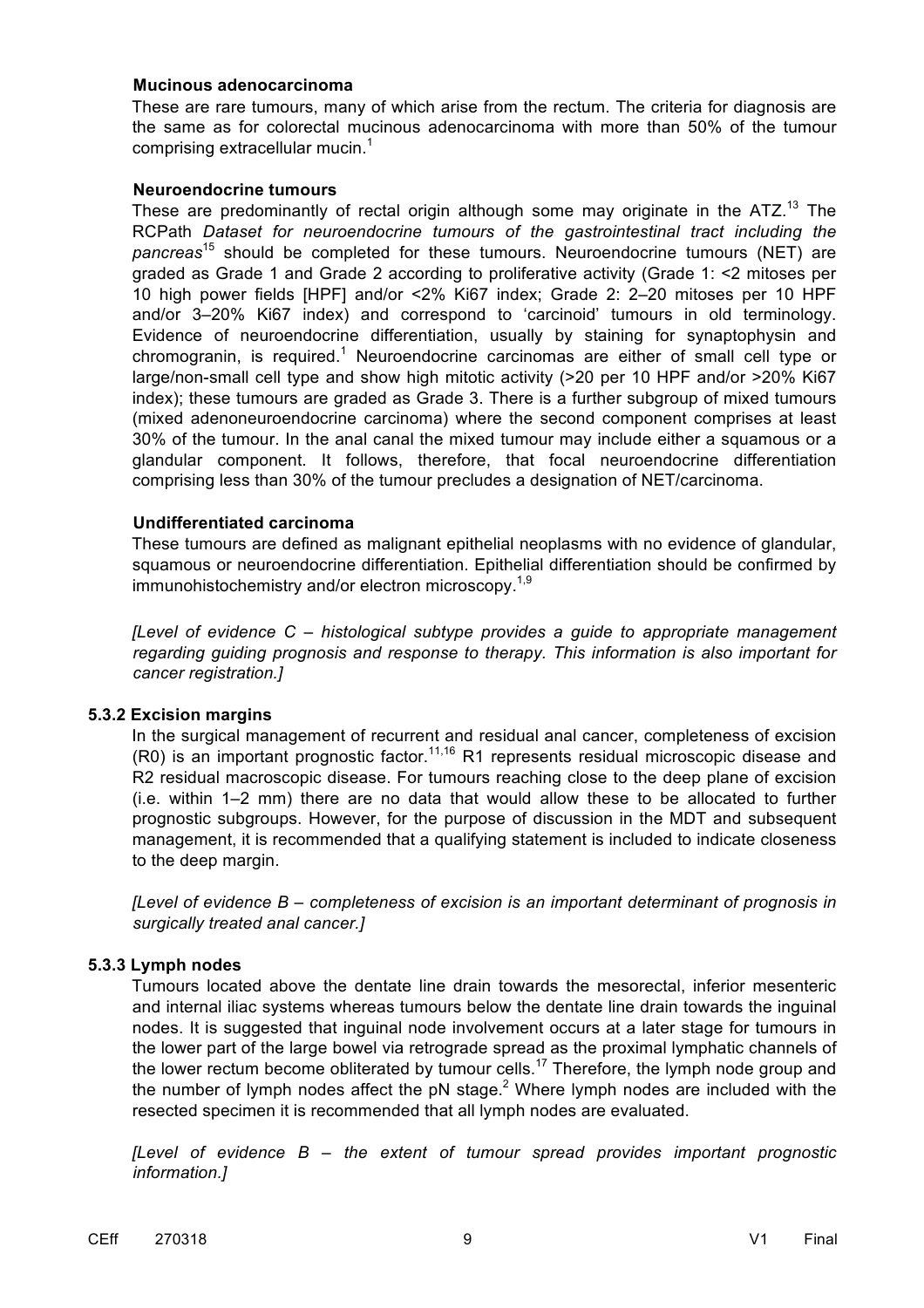#### **6 Non-core data items**

Non-core data items in College datasets are defined as those that are preferences of individual laboratories, items for clinical research or supplementary information that may contribute to management or treatment decisions in individual cases. These are not required for TNM staging and may be included in the free text of the report. Examples of these are given below.

#### **6.1 Angiolymphatic and perineural invasion**

Neither angiolymphatic invasion nor perineural invasion constitute a mandatory staging item under the TNM 8 classification.<sup>2</sup> There are no data in the literature relating to the relevance of these items regarding prognosis and treatment. However depending on specific clinical circumstances, it may be useful to include these items in the report.

#### **6.2 Immunohistochemistry**

In the histopathological assessment of anal cancers immunohistochemistry is not routinely required. There are, however, situations where this is helpful in ascertaining the precise tumour type particularly where there is poor differentiation. In this regard the expression of  $CK5/6$ ,  $p63$  and  $p40$  show high specificity for squamous cell carcinoma.<sup>9</sup> Adenocarcinomas arising from colorectal type epithelium show positivity for CK20 and absent or weak staining for CK7 whereas the converse applies to adenocarcinoma from anal glands. $9,14$  However there is an overlap in staining profile which reduces the usefulness of this approach.<sup>13</sup> Immunohistochemistry is naturally required in the diagnosis of undifferentiated carcinomas. These are malignant epithelial tumours showing no evidence of either glandular or squamous differentiation. Neuroendocrine markers should also be negative and the immunohistochemical panel should also allow for exclusion of melanomas, mesenchymal neoplasms and lymphomas.

#### **6.2.1 Immunohistochemistry as biomarker of prognosis**

There are currently no immunohistochemical markers which can be used as markers of prognosis or response to therapy. p16 is reliable as a surrogate immunohistochemical marker of HPV infection and is expressed in some 90% of anal squamous cell carcinomas. It is claimed that the expression of p16 is an independent prognostic factor, but because of heterogeneity of expression and the use of different cut-off points in assessing tumour samples, this cannot be recommended yet as part of routine practice<sup>18–20</sup> in relation to invasive squamous cell carcinoma. In the assessment of pre-invasive lesions (i.e. AIN), p16 is useful in confirming high-grade disease.

#### **6.3 Predisposing lesions**

In resected specimens for squamous cell carcinoma, precursor lesions may be present. These include evidence of HPV-associated condylomatous changes and AIN. With adenocarcinomas, evidence of association with Crohn's disease or an origin in the anal gland may be present. While these associated findings do not influence TNM staging and are therefore not included as core data, they may have implications for future management. Consideration should therefore be given for their inclusion in the free text of the report.

#### **7 Diagnostic coding and staging**

The UICC TNM 8 stage<sup>2</sup> is used (see Appendix A) for anal squamous cell carcinomas, adenocarcinomas, undifferentiated carcinomas and high-grade neuroendocrine carcinomas.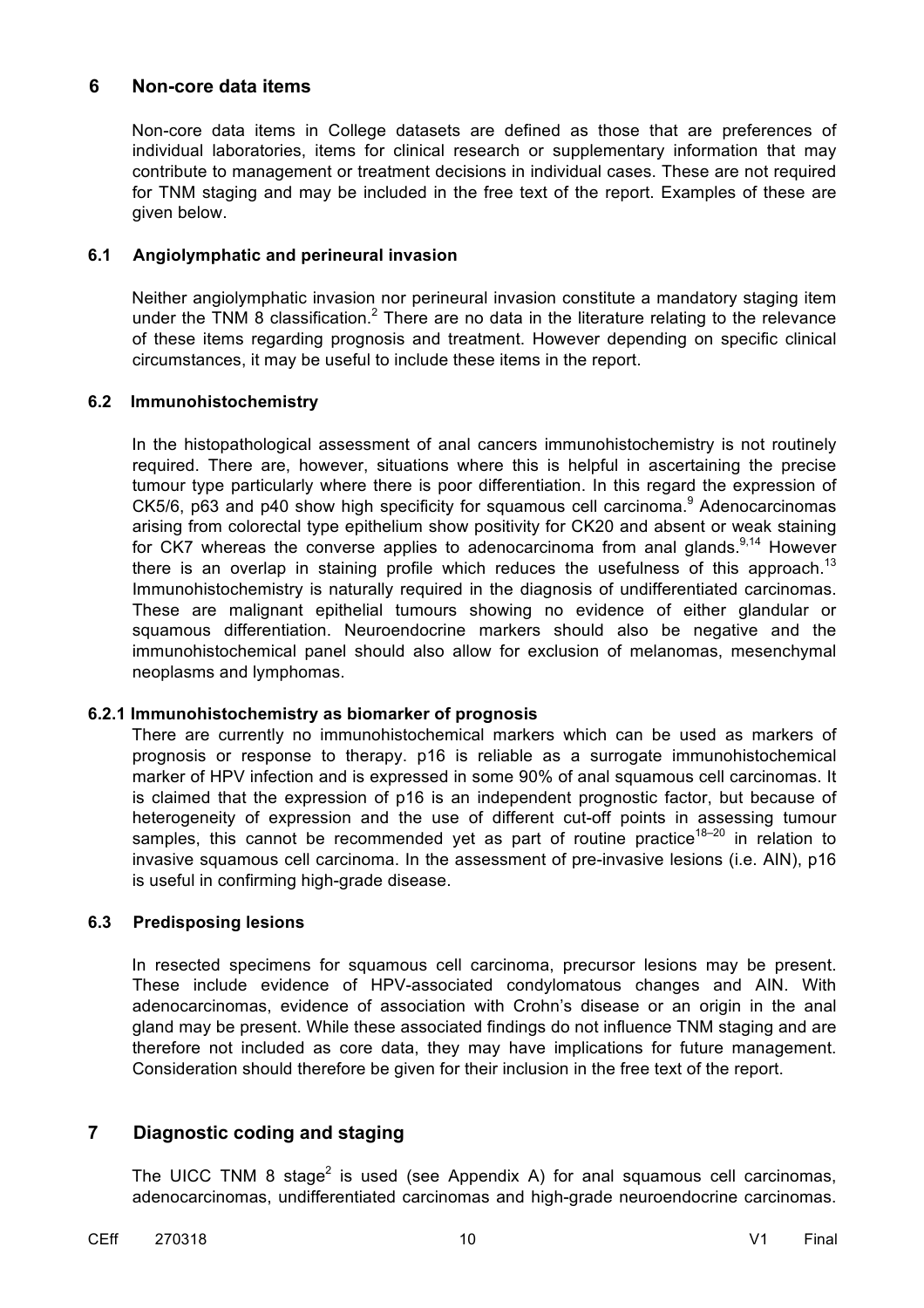Well differentiated NETs are staged according to the TNM classification for large bowel and small intestinal NETs.<sup>1,2</sup> The site and histological diagnosis should be coded using SNOMED (Appendix B).

#### **8 Frozen sections**

Intraoperative frozen sections are not routinely required in the management of anal cancers. Occasionally, however, frozen section diagnoses may be required for the assessment of margins for involvement by either invasive or in-situ disease.

#### **9 Specific aspects of individual tumours not covered elsewhere**

#### **9.1 AIN and microinvasive squamous cell carcinoma**

The diagnosis and management of AIN is beyond the scope of this dataset, which deals only with invasive anal cancers. However, pre-invasive neoplastic lesions are not uncommonly encountered in anal cancer resection specimens and in biopsies of presumed cancers. Where neoplastic squamous cells have not penetrated the basement membrane, these lesions have traditionally been graded as AIN1, AIN2 and AIN3. The AJCC recommends that the terms low-grade squamous intra-epithelial lesion and high-grade squamous intraepithelial lesion are used instead. In the WHO classification the favoured terms are AIN and anal squamous intra-epithelial neoplasia and a two-tier grading system (high grade/low grade) is then employed such that AIN2 and AIN3 lesions correspond to high-grade changes and are staged as Tis in the TNM classification, whereas AIN1 corresponds to a low-grade lesion.

The term 'microinvasive squamous cell carcinoma' is not recommended $2^1$  and is not recognised in the WHO classification,<sup>1</sup> and there are no data to support this as a separate subgroup from a pT1 tumour in terms of prognosis and treatment. Where there is difficulty in ascertaining invasion, multiple levels are recommended, and care should be taken not to mistake involvement of adnexal structures for invasion.

#### **9.2 Paget's disease**

This represents intraepithelial infiltration by neoplastic cells that often contain mucin. In approximately 50% of cases, these cells originate from an invasive adenocarcinoma from either the large bowel, including anal glands, or more rarely in the urogenital tract. In the remaining cases of so-called primary Paget's disease, the tumour most probably originates from the stem cell region of perianal skin in the infundibulo-sebaceous unit. Paget cells may sometimes be seen infiltrating the epithelium of the anal canal and this should be documented in the main text of the histology report. Immunohistochemistry is useful in determining the likely site of origin since tumours of anorectal origin are CK20+, CK7- and GCDFP-15-.

#### **9.3 Perianal cancers**

This dataset deals only with tumours that are classified as anal cancers according to the WHO (2010) classification. It is often difficult to separate anal cancers from perianal cutaneous tumours and these indeed share a common classification and staging system under the TNM 8 classification of malignant tumours. A detailed classification of primary cutaneous cancers (e.g. basal cell carcinoma) that do not overlap with anal cancers is not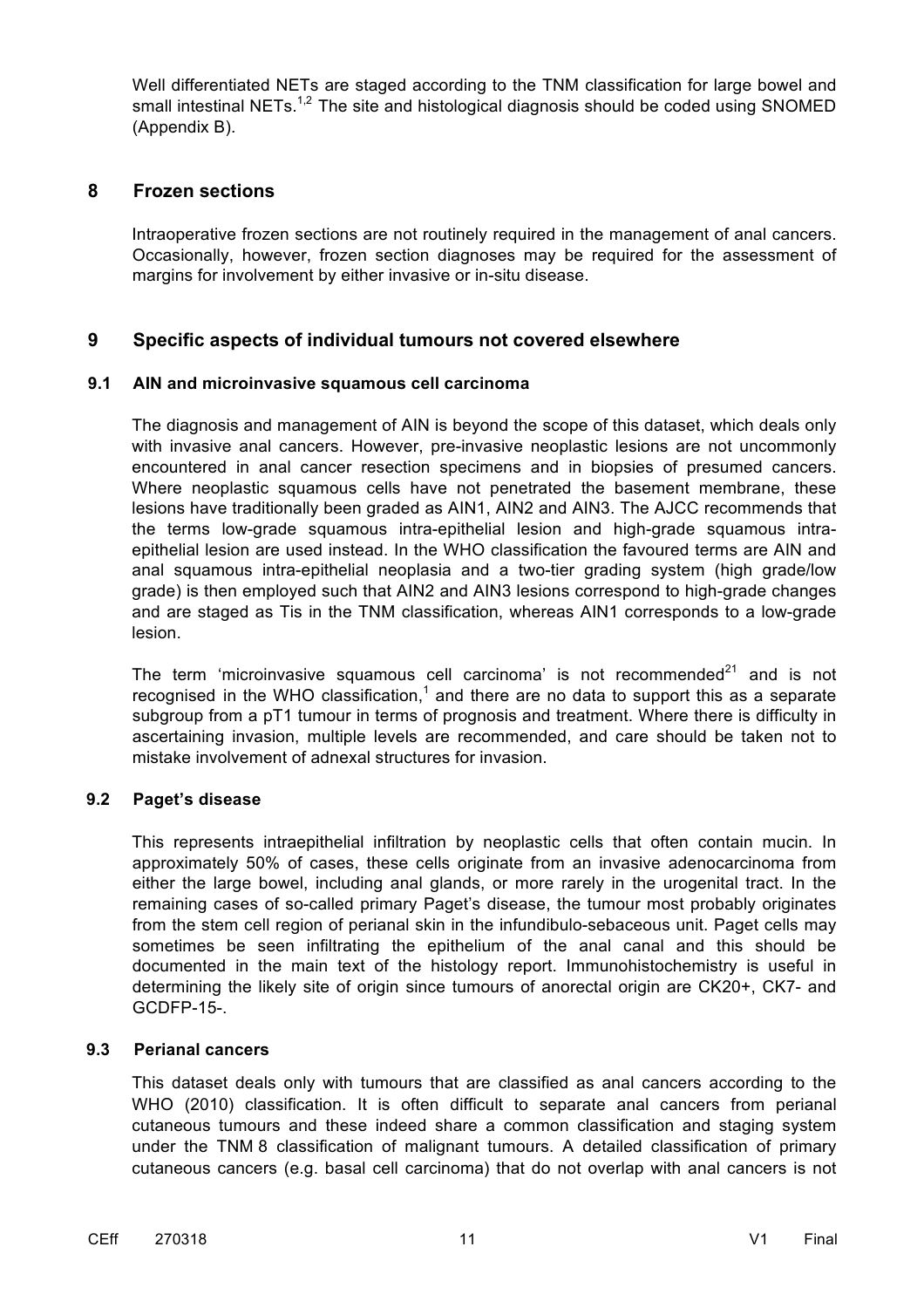provided here. The relevant histological features and grading of these tumours is discussed in the RCPath datasets of primary cutaneous adnexal tumours<sup>22</sup> and basal cell carcinoma.<sup>23</sup>

#### **10 Criteria for audit**

As recommended by the RCPath as key performance indicators (see *Key Performance Indicators – Proposals for implementation,* July 2013*,* http://www.rcpath.org/resourceLibrary/ key-performance-indicators---proposals-forimplementation-.html):

- cancer resections must be reported using a template or proforma, including items listed in the English COSD which are, by definition, core data items in RCPath cancer datasets. English Trusts are required to implement the structured recording of core pathology data in the COSD by January 2016.
	- − standard: 95% of reports must contain structured data
- cellular pathology reporting turnaround times: this informs CPA standard G1 and ISO15189:2012 standards 4.4.1 and 4.14.1. The proportion of all final reports on diagnostic cytology and histopathology cases that are reported, confirmed and authorised within seven and ten calendar days of the procedure shall be published and recorded.
	- − standard: 80% of cases must be reported within seven calendar days and 90% within ten calendar days.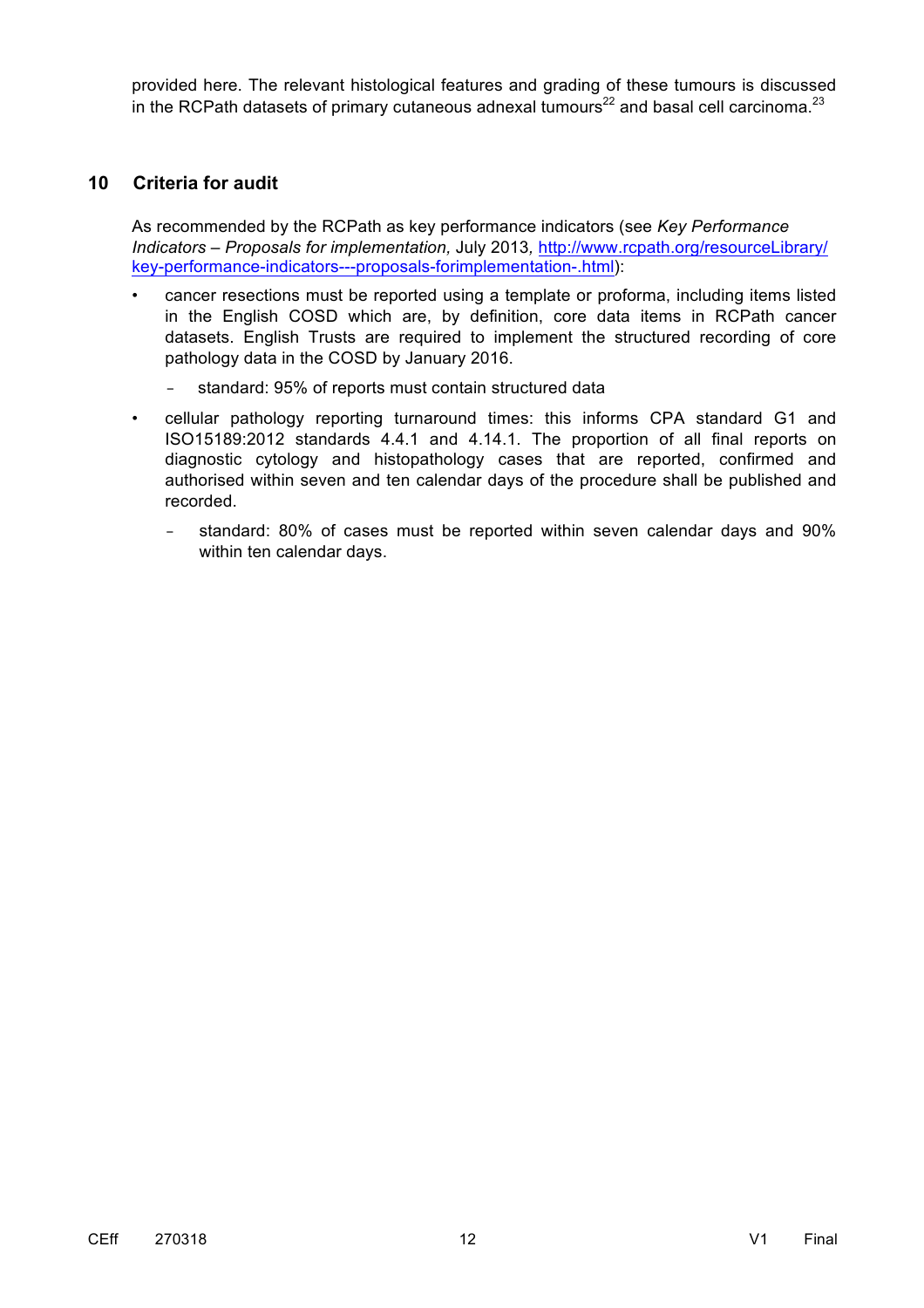#### **11 References**

- 1 Bosman FT, Carneiro F, Hruban RH, Theise ND (eds). *WHO Classification of Tumours of the digestive system (4th edition).* Lyon, France: IARC, 2010.
- 2 Brierley JD, Gospodarowicz MK, Wittekind C (eds). *TNM Classification of Malignant Tumours (8th edition).* Oxford, UK: Wiley-Blackwell, 2017.
- 3 Fléjou JF. An update on anal neoplasia. *Histopathology* 2015;66:47–160.
- 4 Loughrey MB, Quirke P, Shepherd NA. *Dataset for histopathological reporting of colorectal cancer*. London, UK: The Royal College of Pathologists, 2017. Available at: https://www.rcpath.org/resourceLibrary/g049-dataset-for-histopathological-reporting-ofcolorectal-cancer.html
- 5 Ryan DP, Compton CC, Mayer RJ. Carcinoma of the anal canal. *N Eng J Med* 2000;342:792–800.
- 6 Engstrom PF, Arnoletti JP, Benson AB III, Berlin JD, Berry JM, Chen Y-J *et al*. *NCCN clinical practice guidelines in oncology. Anal carcinoma version 2*. Philadelphia, USA: National Comprehensive Cancer Network, 2015.
- 7 Edge SB, Byrd DR, Compton CC, Fritz AG, Greene FL, Trotti A (eds). *American Joint Cancer Committee Cancer Staging Manual (7th edition).* New York, USA: Springer, 2009.
- 8 Goldman S, Auer G, Erhardt K, Seligson U. Prognostic significance of clinical stage, histologic grade, and nuclear DNA content in squamous-cell carcinoma of the anus. *Dis Colon Rectum* 1987;30:444–448.
- 9 Balachandra B, Marcus V, Jass JR. Poorly differentiated tumours of the anal canal: a diagnostic strategy for the surgical pathologist. *Histopathology* 2007;50:163–174.
- 10 Gilshtein H, Khoury W. Surgical management of anal cancer. *Minerva Chir* 2015;70:141– 145.
- 11 Akbari RP, Paty PB, Guillem JG, Weiser HR, Temple LK, Minsky BD *et al*. Oncologic outcomes of salvage surgery for epidermoid carcinoma of the anus initially managed with combined modality therapy. *Dis Colon Rectum* 2004;47:1136–1144.
- 12 Ryan R, Gibbons D, Hyland JM, Treanor D, White A, Mulcahy HE *et al*. Pathological response following long-course neoadjuvant chemoradiotherapy for locally advanced rectal cancer. *Histopathology* 2005;47:141–146.
- 13 Shia J. An update on tumours of the anal canal. *Arch Pathol Lab Med* 2010;134:1601–1611.
- 14 Meriden Z, Montgomery EA. Anal duct carcinoma: a report of 5 cases. *Hum Pathol* 2012;43:216–220.
- 15 Stephenson JJ, Cross SS, Chetty R. *Dataset for neuroendocrine tumours of the gastrointestinal tract including the pancreas*. London, UK: The Royal College of Pathologists, 2012. Available at: https://www.rcpath.org/resourceLibrary/g081dataset giendocrinesep12-pdf.html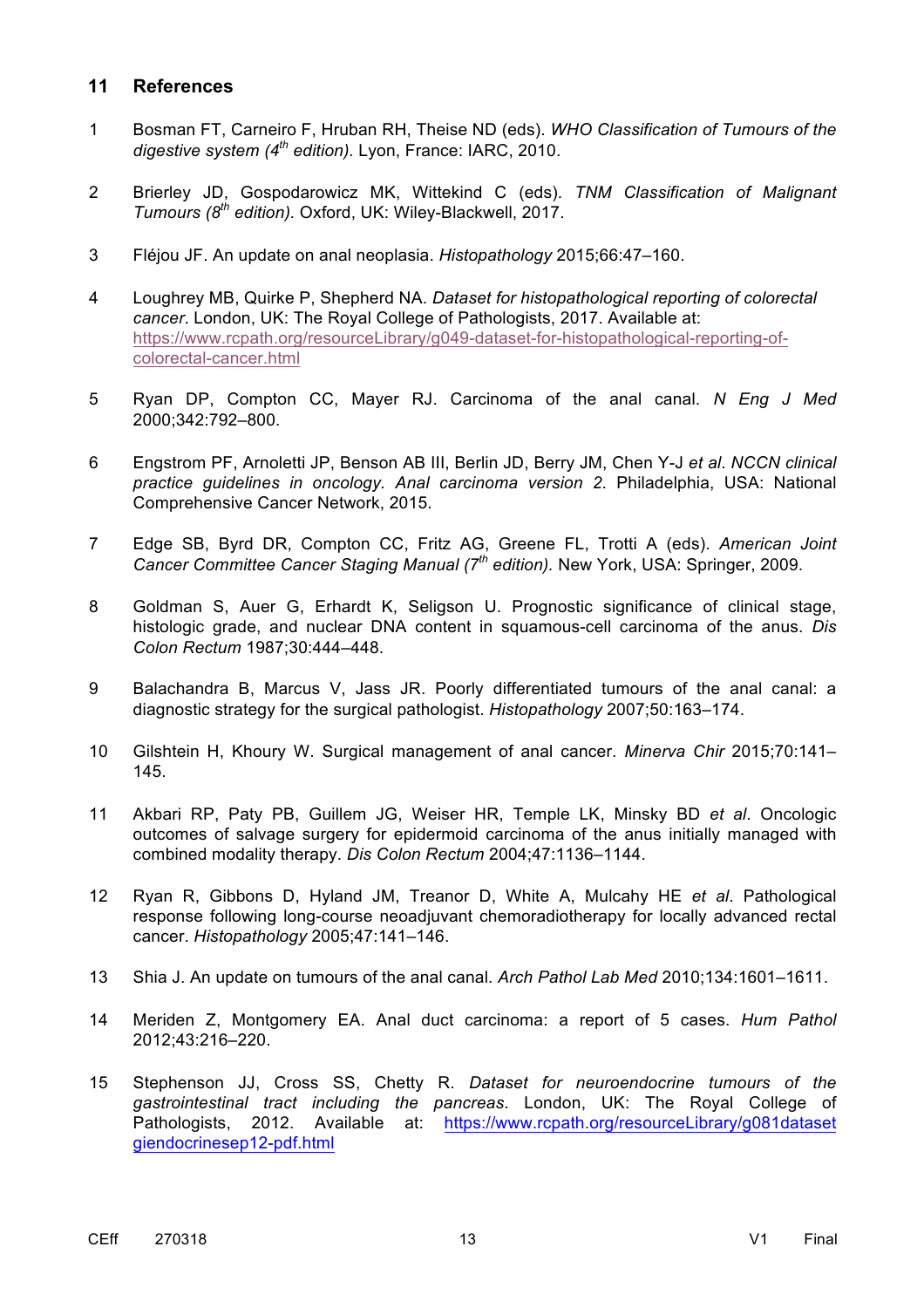- 16 Sunesen K G, Buntzen S, Tei T, Lindegaard JC, Nørgaard M, Laurberg S. Perineal healing and survival after anal cancer salvage surgery: 10-year experience with primary perineal reconstruction using the vertical rectus abdominis myocutaneous (VRAM) flap. *Ann Surg Oncol* 2009;16:68–77.
- 17 Morson BC. The pathology and results of treatment of squamous cell carcinoma of the anal canal and anal margin. *Proc R Soc Med* 1960;53:416–420.
- 18 Lampejo T, Kavanagh D, Clark J, Goldin R, Osborn M, Ziprin P *et al.* Prognostic biomarkers in squamous cell carcinoma of the anus: a systematic review. *Br J Cancer* 2010;103:1858– 1869.
- 19 Serup-Hansen E, Linnemann D, Skovrider-Ruminski W, Høgdall E, Geertsen PF, Havsteen H. Human Papillomavirus genotyping and p16 expression as prognostic factors for patients with American Joint Committee on Cancer Stages I to III carcinoma of the anal canal. *J Clin Oncol* 2014;32:1812–1817.
- 20 Glynne-Jones R, Nilsson PJ, Aschele C, Goh V, Peiffert D, Cervantes A *et al.* Anal cancer: ESMO-ESSO-ESTRO clinical practice guidelines for diagnosis, treatment and follow-up. *Eur J Surg Oncol* 2014;40:1165–1176.
- 21 Longacre TA, Kong CS, Welton ML. Diagnostic problems in anal pathology. *Adv Anat Pathol* 2008;15:263–278.
- 22 Slater D, Walsh M. *Dataset for the histological reporting of primary cutaneous adnexal carcinomas and regional lymph nodes.* London, UK: The Royal College of Pathologists, 2014. Available at: https://www.rcpath.org/profession/publications/cancer-datasets.html
- 23 Slater D, Walsh M. *Dataset for the histological reporting of primary cutaneous basal cell carcinoma*. London, UK: The Royal College of Pathologists. Available at: https://www.rcpath.org/resourceLibrary/g123-data-set-basal-may-2014.htmlh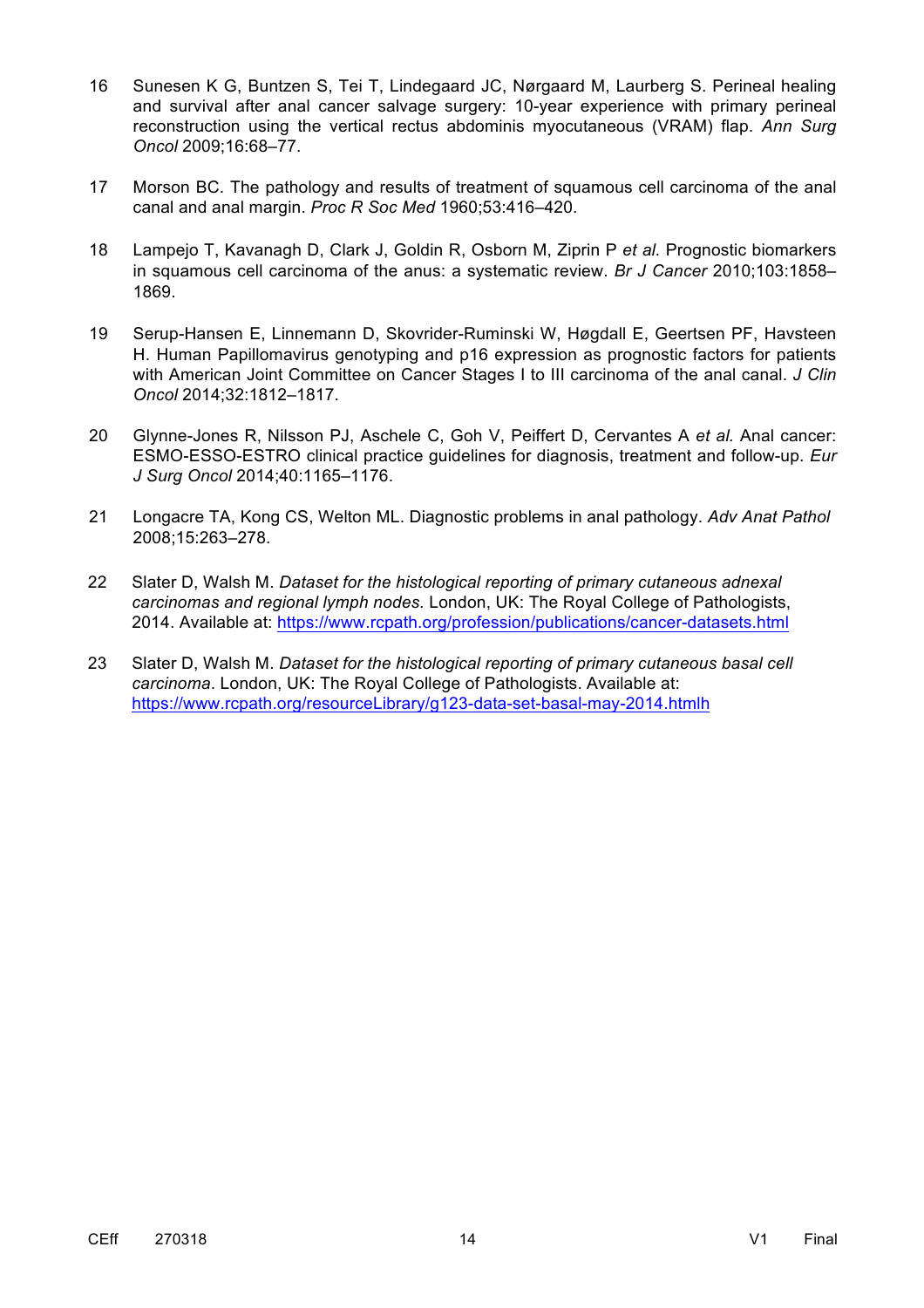### **Appendix A Anal cancer – TNM staging (UICC TNM 8)<sup>2</sup>**

#### **Primary tumour (T)**

- TX Primary tumour cannot be assessed
- T0 No evidence of primary tumour
- Tis Carcinoma in situ. Bowen's disease, high-grade squamous intraepithelial lesion (HSIL) and intraepithelial neoplasia II–III (AINII and III)
- T1 Tumour 2 cm or less in greatest dimension
- T2 Tumour >2 cm but not more than 5 cm in greatest dimension
- T3 Tumour >5 cm in greatest dimension
- T4 Tumour of any size invades adjacent organ(s), e.g. vagina, urethra, bladder. (Direct invasion of the rectal wall, perianal skin, subcutaneous tissue or the sphincter muscle(s) alone is not classified as T4.)

#### **Regional lymph nodes (N)**

- NX Regional lymph nodes cannot be assessed
- N0 No regional lymph node metastasis
- N1 Metastasis in regional lymph node(s)
	- N1a Metastases in inguinal, mesorectal and/or internal iliac nodes
	- N1b Metastases in external iliac nodes
	- N1c Metastases in external iliac and in inguinal, mesorectal and/or internal iliac nodes

#### **Distant metastasis (M)**

- M0 No distant metastasis
- M1 Distant metastasis

#### **TNM descriptors**

'm' suffix i.e. pT(m) indicates multiple tumours

- 'y' prefix indicates neoadjuvant chemotherapy, radiation therapy or both chemotherapy and radiotherapy
- 'r' prefix indicates recurrent tumour

#### **Stage grouping**

| Stage 0           | Tis            | N0             | M <sub>0</sub> |
|-------------------|----------------|----------------|----------------|
| Stage I           | T <sub>1</sub> | N <sub>0</sub> | M <sub>0</sub> |
| Stage IIA         | T <sub>2</sub> | N <sub>0</sub> | M <sub>0</sub> |
| Stage IIB         | T <sub>3</sub> | N <sub>0</sub> | M <sub>0</sub> |
| Stage IIIA T1, T2 |                | N <sub>1</sub> | M <sub>0</sub> |
| Stage IIIB        | T4             | N <sub>0</sub> | M <sub>0</sub> |
| Stage IIIC T3, T4 |                | N <sub>1</sub> | M <sub>0</sub> |
| Stage IV          | Any T          | Any N          | M <sub>1</sub> |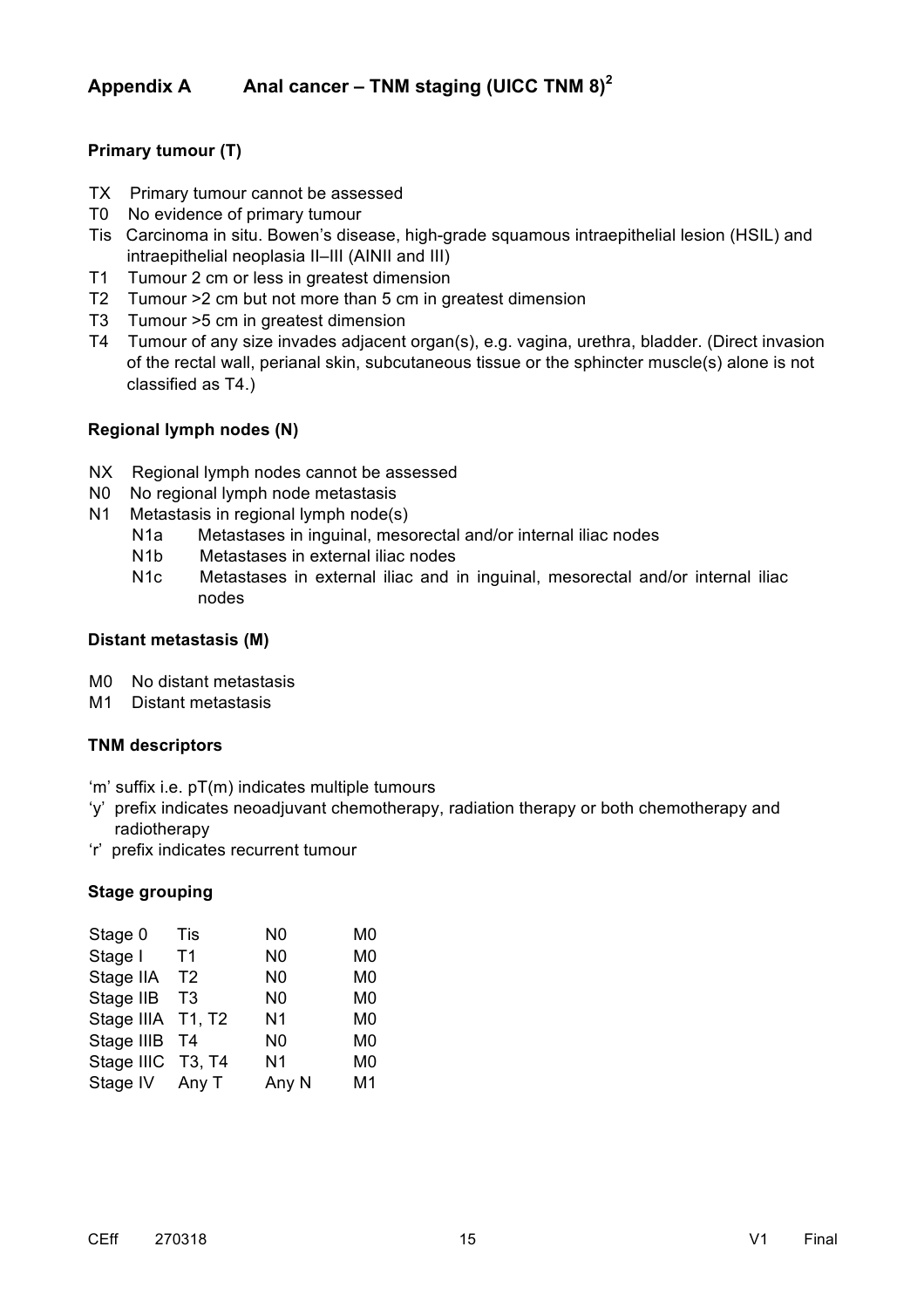### **Appendix B SNOMED codes for anal tumours**

Topographical codes are used in SNOMED to indicate the organ/site of lesions and morphological codes (M) are used for indicate the morphological diagnosis.

| Topographical | <b>SNOMED</b>                          | <b>SNOMED-CT</b>                         | <b>SNOMED-CT</b> |
|---------------|----------------------------------------|------------------------------------------|------------------|
| codes         |                                        | terminology                              | code             |
| Anus          | T69000 (SNOMED 2)<br>T59910 (SNOMED 3) | Anal canal structure (body<br>structure) | 34381000         |

| Morphological<br>codes             | <b>SNOMED 2 or 3</b> | <b>SNOMED-CT</b><br>terminology                                           | <b>SNOMED-CT</b><br>code |
|------------------------------------|----------------------|---------------------------------------------------------------------------|--------------------------|
| Squamous cell<br>carcinoma         | M80703               | Squamous cell carcinoma,<br>no ICD-O subtype<br>(morphologic abnormality) | 28899001                 |
| Dysplasia                          | M74000               | Dysplasia (morphologic<br>abnormality)                                    | 25723000                 |
| Dysplasia high<br>grade            | M74003               | Severe dysplasia<br>(morphologic abnormality)                             | 28558000                 |
| Carcinoma                          | M80103               | Carcinoma, no subtype<br>(morphologic<br>abnormality)                     | 68453008                 |
| Verrucous<br>carcinoma             | M80513               | Verrucous carcinoma<br>(morphologic abnormality)                          | 89906000                 |
| Adenocarcinoma                     | M81403               | Adenocarcinoma, no<br>subtype (morphologic<br>abnormality)                | 59367005                 |
| <b>Mucinous</b><br>adenocarcinoma  | M81403               | <b>Mucinous</b><br>adenocarcinoma<br>(morphologic abnormality)            | 72495009                 |
| Neuroendocrine<br>tumour (grade 1) | M82403               | Carcinoid tumour<br>(morphologic abnormality)<br>NET grade 1              | 81622000                 |
| Neuroendocrine<br>tumour (grade 2) | M82493               | Carcinoid tumour<br>(morphologic abnormality)<br>NET grade 2              | 128658008                |
| Small cell<br>carcinoma            | M80143               | Small cell carcinoma<br>(morphologic abnormality)                         | 74364000                 |
| Undifferentiated<br>carcinoma      | M80203               | Carcinoma,<br>undifferentiated<br>(morphologic abnormality)               | 3854900                  |

**Procedure codes (P)** Local P codes should be recorded. At present, P codes vary according to the SNOMED system used in different institutions.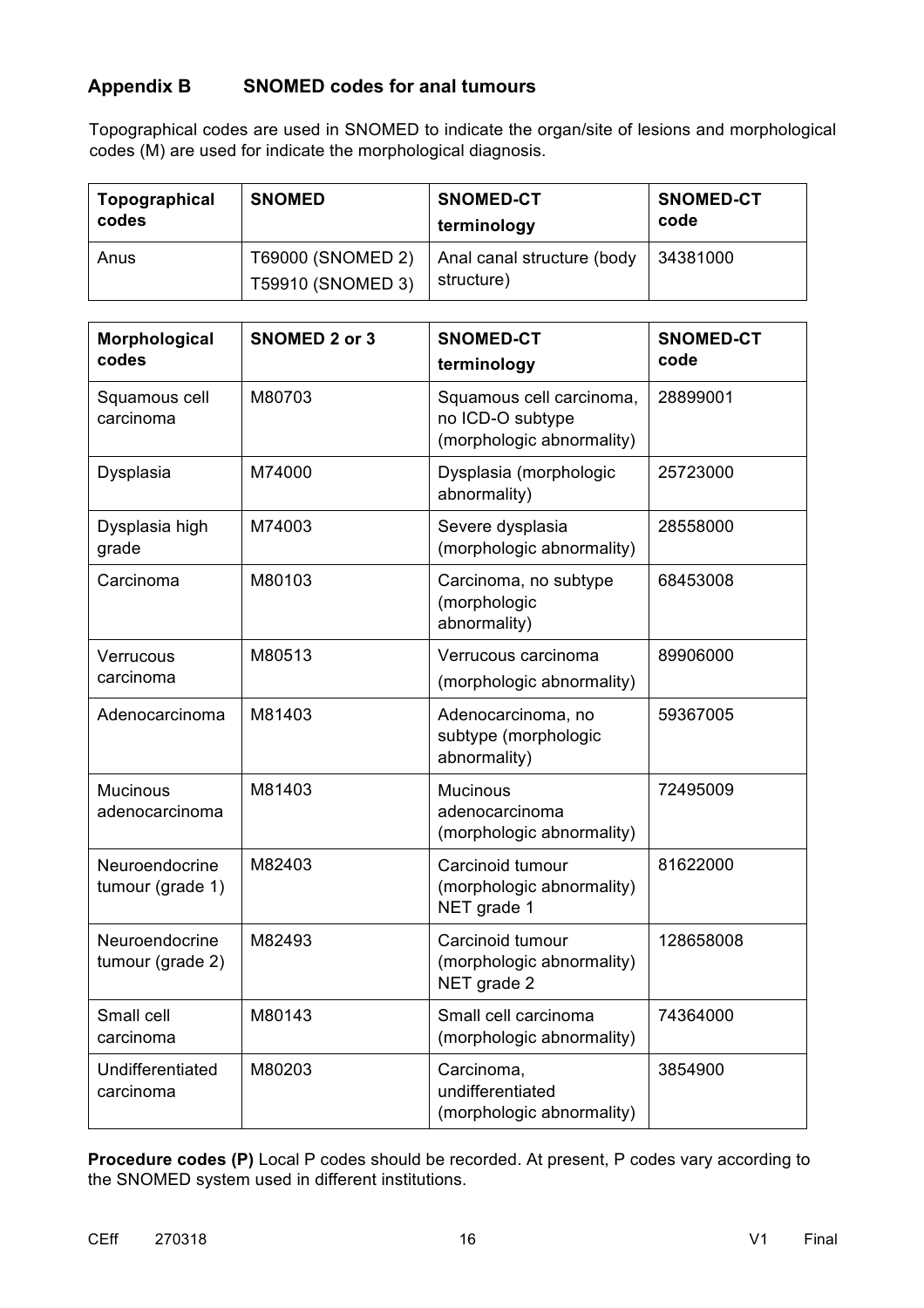### **Appendix C Reporting proforma for anal cancer: excisional biopsy**

| Surname: Forenames:Date of Birth: Sex:                            |  |
|-------------------------------------------------------------------|--|
| Hospital……………………………………………Hospital No: ……………………………NHS No:……………………… |  |
|                                                                   |  |
|                                                                   |  |

#### **Macroscopic description**

| Specimen type:                                                          | Anal canal<br>Anal canal and rectum<br>Size of specimen:  mm x mm  x mm<br>Maximum size of tumour:  mm                                                                                                                                                                 |                                                            | Anal canal and perianal skin                                                                                                                                        |                                                                         |
|-------------------------------------------------------------------------|------------------------------------------------------------------------------------------------------------------------------------------------------------------------------------------------------------------------------------------------------------------------|------------------------------------------------------------|---------------------------------------------------------------------------------------------------------------------------------------------------------------------|-------------------------------------------------------------------------|
| <b>Histology</b>                                                        | Tumour type: Squamous cell carcinoma<br>Mucinous adenocarcinoma<br>Undifferentiated carcinoma                                                                                                                                                                          |                                                            | Adenocarcinoma<br>Neuroendocrine carcinoma<br>Verrucous carcinoma                                                                                                   |                                                                         |
|                                                                         | Differentiation: Well differentiated<br>Poorly differentiated                                                                                                                                                                                                          |                                                            | Moderately differentiated<br>Undifferentiated                                                                                                                       |                                                                         |
|                                                                         | Background epithelium: Non-keratinising squamous<br>Adjacent surface squamous dysplasia: Not identified<br>Completeness of excision of dysplasia: N/A Yes                                                                                                              | Present                                                    | Keratinising squamous<br>Grade of AIN: 1<br>2 3<br>No                                                                                                               | Columnar                                                                |
| Depth of invasion: invades<br>Peripheral margins:<br>Deep (CRM) margin: | Maximum microscopic size of tumour:  mm or<br>Lamina propria<br>Smooth muscle<br>Post-treatment tumour regression: Grade N/A<br>Involved<br>Distance to nearest peripheral margin: N/A<br>Involved<br>Distance to deep margin: mm<br>Lymph nodes submitted separately: | 0<br>Not involved<br>Not involved<br>Yes<br>No.<br>If yes: | Submucosa<br>Striated muscle<br>2<br>3<br>1<br>$\ldots$ mm<br>Peri-rectal lymph nodes: total no ; no positive:<br>Internal iliac/inguinal: total no: ; no positive: | N/A (more than 20 mm see macroscopic description)<br>Muscularis propria |

#### **Summary:**

Tumour type: Grade and stage: (e.g. pT1N0R0Mx)

**Signature: Date: SNOMED CODE:**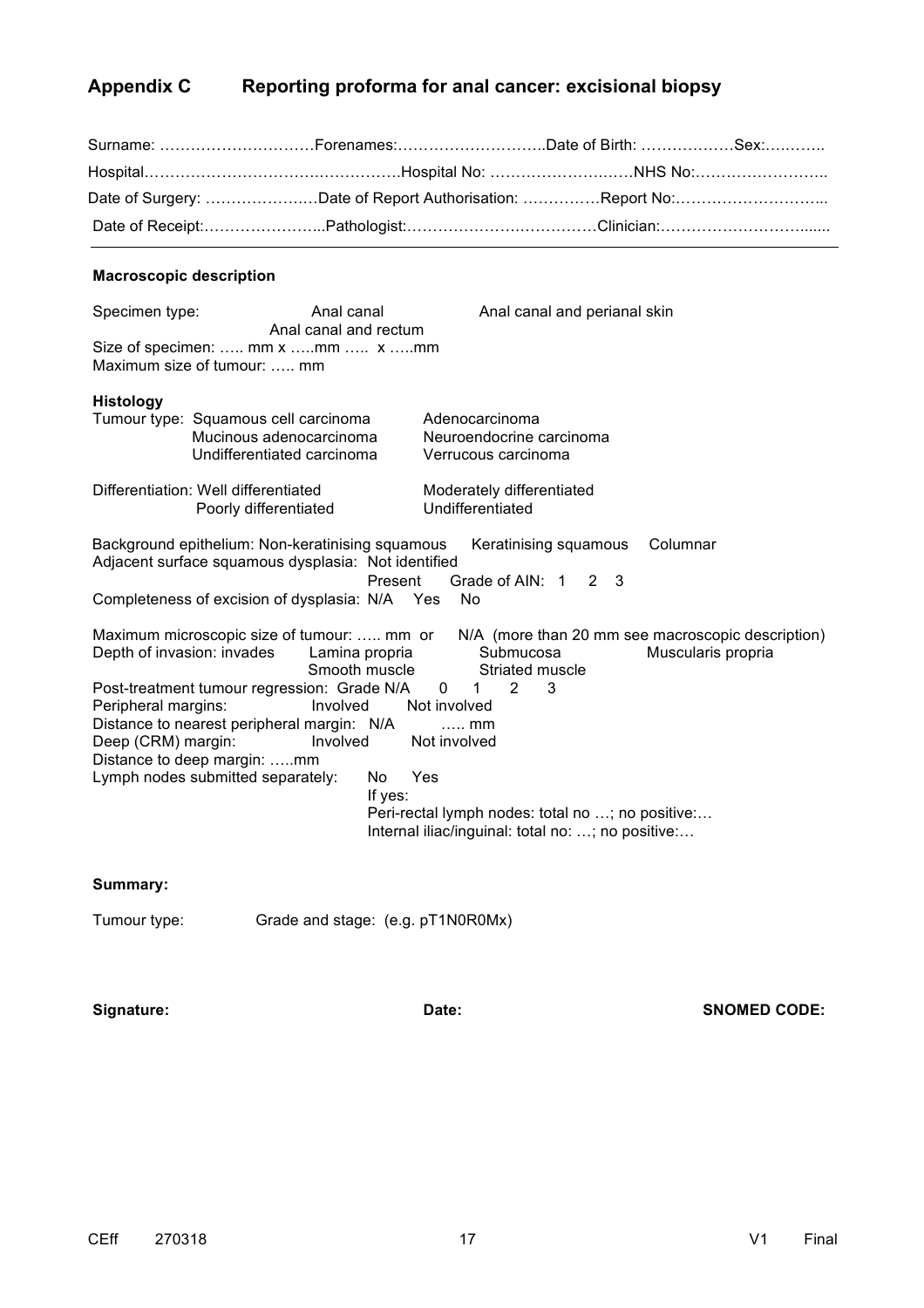### **Appendix D Reporting proforma for anal cancer: abdominoperineal resection**

| Surname: Forenames:Date of Birth: Sex:                    |  |
|-----------------------------------------------------------|--|
|                                                           |  |
| Date of Surgery: Date of Report Authorisation: Report No: |  |
|                                                           |  |

#### **Macroscopic description**

Length of specimen: .... mm Maximum diameter of specimen: .... mm Length of perianal skin: .... mm Distance from perianal resection margin to dentate line: Surgical plane of excision: Extra-sphincteric Inter-sphinteric Intra-sphinteric Depth of perianal connective tissue (to include sphincter muscle): .... mm Depth of mesorectum: .... mm Adjacent organs included: Bladder Coccyx Uterus Other (specify ……..) Site of tumour: Anterior Posterior Right lateral Left lateral Maximum size of tumour: .... mm Distance of tumour to dentate line: .... mm Distance of tumour to anal verge: .... mm Distance of tumour to deep margin: .... mm **Histology** Tumour type: Squamous cell carcinoma Adenocarcinoma Mucinous adenocarcinoma<br>
Undifferentiated carcinoma<br>
Verrucous carcinoma<br>
Verrucous carcinoma Undifferentiated carcinoma Differentiation: Well differentiated Moderately differentiated Poorly differentiated Undifferentiated Adjacent surface squamous dysplasia: Not identified Present AIN grade: 1 2 3 Completeness of excision of dysplasia: N/A Yes No Maximum microscopic size of tumour: ..... mm or N/A (more than 20 mm see macroscopic description)<br>Depth of invasion: invades Lamina propria Submucosa Muscularis propria Smooth muscle Depth of invasion: invades Lamina propria Submucosa Muscularis propria Striated muscle Named adjacent organ (e.g. coccyx) (specify ........) Post-treatment tumour regression: Grade N/A 0 1 2 3 Deep (CRM) margin: Involved Not involved Distance to deep margin: ….. mm Lymph nodes with main specimen Total no: No positive: Lymph nodes submitted separately: No Yes If yes: Peri-rectal lymph nodes: total no: …; no positive:… Internal iliac/inguinal: total no: ...; no positive:... **Summary:** Tumour type: Grade: Not assessable **Well differentiated** Moderately differentiated Poorly differentiated Undifferentiated Stage: pTX cannot be assessed No evidence of tumour pT0 pTis AIN II or III pT1 (2 cm or less) pT2 (2–5 cm) pT3 more than 5 cm pT4 invasion of adjacent organs excluding invasion of sphincter muscle Excision: N/A pT0 RO complete excision R1 microscopic residual tumour R2 macroscopic residual tumour Post-treatment: y for neoadjuvant therapy No Yes Distant metastasis/es: N/A No Yes **Final summary of stage:** (e.g. ypT1N0R0Mx) **Signature: Date: SNOMED CODE:**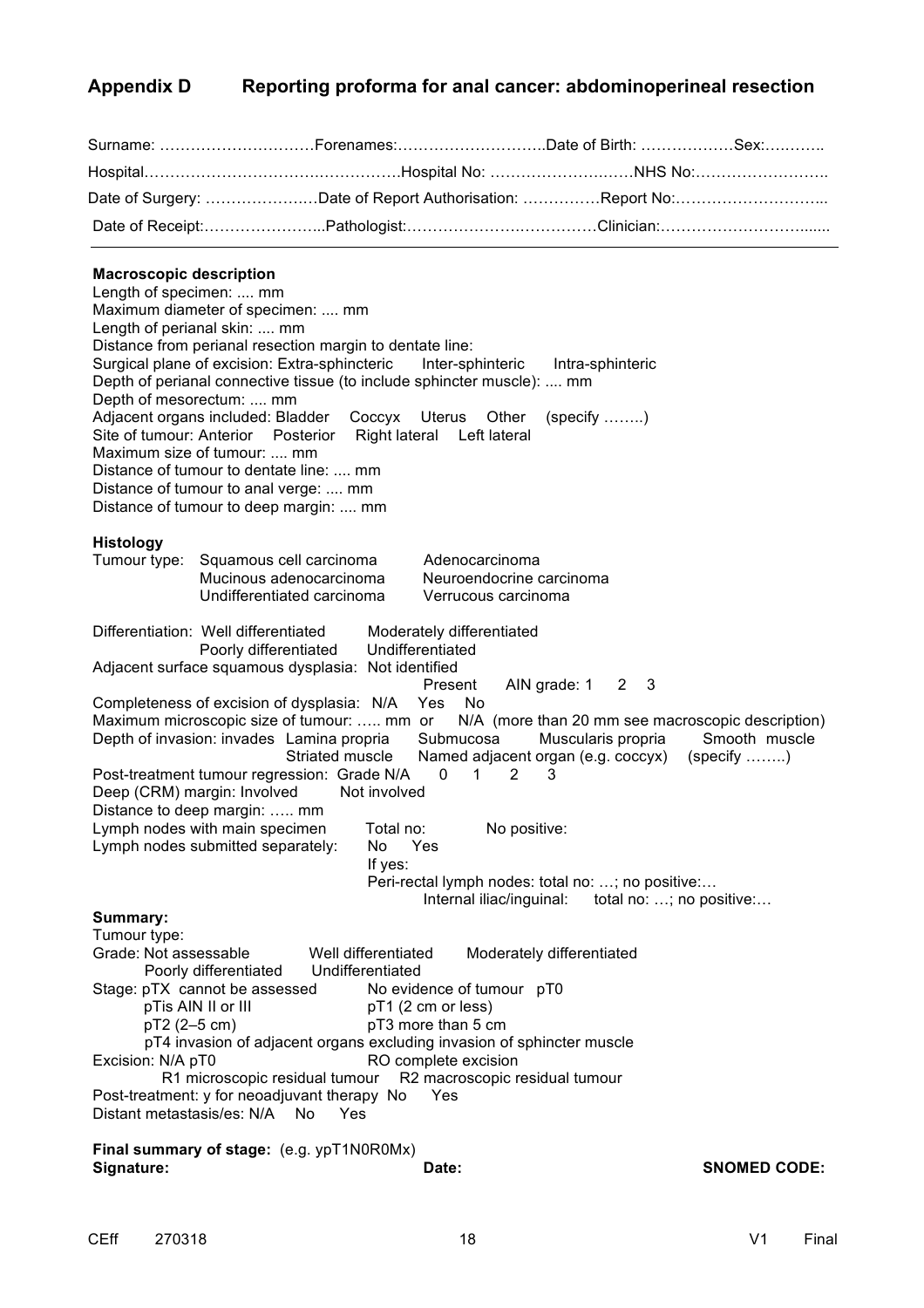### **Appendix E Reporting proforma for anal cancer: excisional biopsy in list format**

| <b>Element name</b>                      | <b>Values</b>                                                                                                                                                                                      | <b>Implementation notes</b>                                                  |
|------------------------------------------|----------------------------------------------------------------------------------------------------------------------------------------------------------------------------------------------------|------------------------------------------------------------------------------|
| Specimen type                            | Single selection value list:<br>• Anal canal<br>• Anal canal and perianal<br>skin<br>• Anal canal and rectum                                                                                       |                                                                              |
| Size of specimen                         | Size in mm x mm x mm                                                                                                                                                                               |                                                                              |
| Maximum size of tumour                   | Size in mm                                                                                                                                                                                         |                                                                              |
| Tumour type                              | Single selection value list:<br>· Squamous cell carcinoma<br>Adenocarcinoma<br>Mucinous<br>adenocarcinoma<br>Neuroendocrine<br>carcinoma<br>Undifferentiated<br>carcinoma<br>• Verrucous carcinoma |                                                                              |
| Differentiation                          | Single selection value list:<br>• Well differentiated<br>• Moderately differentiated<br>• Poorly differentiated<br>• Undifferentiated                                                              |                                                                              |
| Background epithelium                    | Multiple selection value list:<br>• Non-keratinising<br>squamous<br>• Keratinising squamous<br>• Columnar                                                                                          |                                                                              |
| Adjacent squamous dysplasia              | Single selection value list:<br>• Not identified<br>Present                                                                                                                                        |                                                                              |
| Adjacent squamous<br>dysplasia, grade    | Single selection value list:<br>-1<br>$\overline{\mathbf{2}}$<br>$\cdot$ 3                                                                                                                         | Only applicable if 'Adjacent<br>squamous dysplasia,<br>Present' is selected. |
| Completeness of excision of<br>dysplasia | Single selection value list:<br>$\cdot$ N/A<br>No                                                                                                                                                  |                                                                              |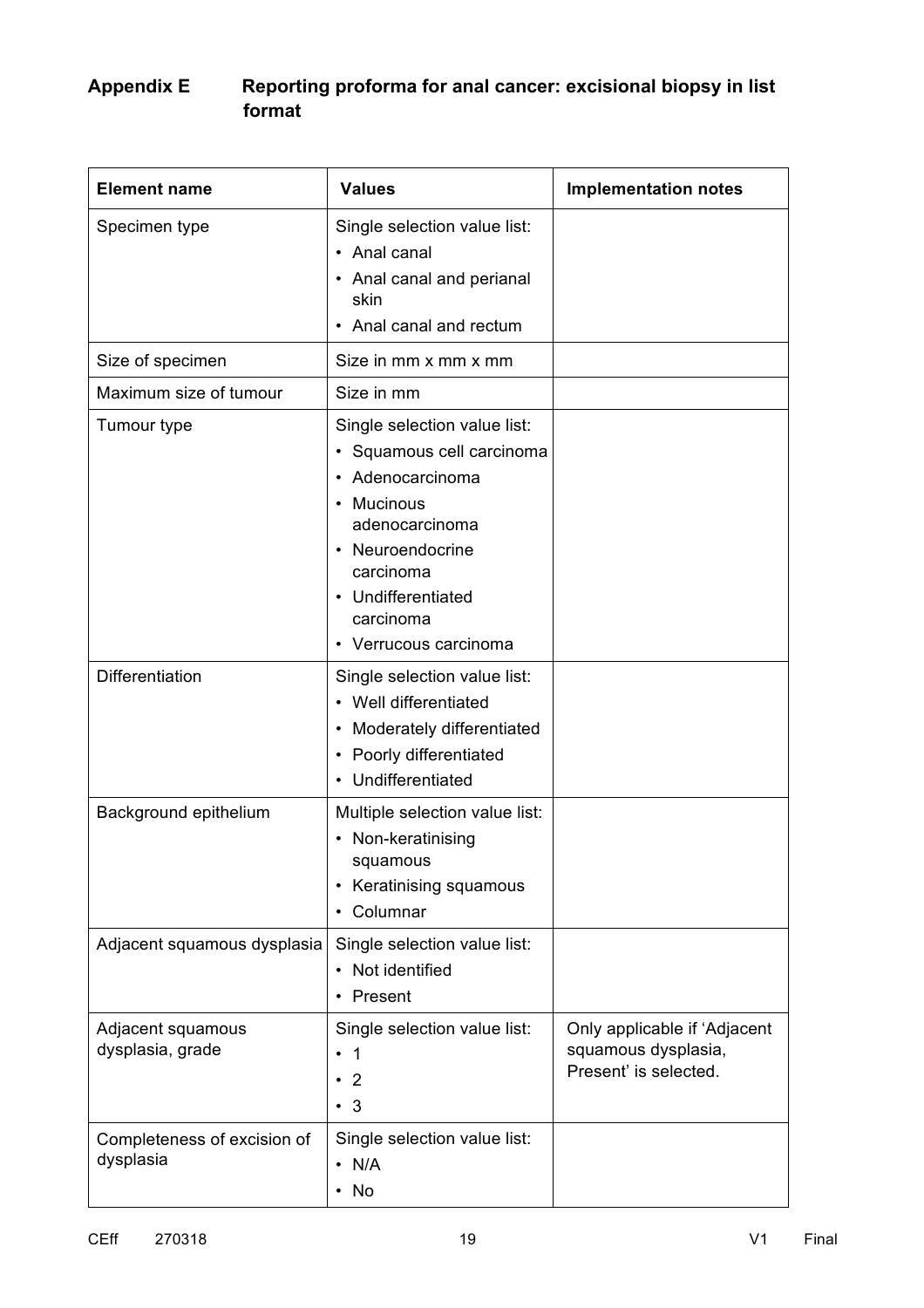|                                                 | • Yes                                                                                                                            |                                                                               |
|-------------------------------------------------|----------------------------------------------------------------------------------------------------------------------------------|-------------------------------------------------------------------------------|
| Maximum microscopic size of<br>tumour           | Size in mm or N/A                                                                                                                |                                                                               |
| Depth of invasion                               | Single selection value list:<br>• Lamina propria<br>Submucosa<br>• Muscularis propria<br>Smooth muscle<br><b>Striated muscle</b> |                                                                               |
| Post-treatment tumour<br>regression             | Single selection value list:<br>$\cdot$ N/A<br>0<br>1<br>2<br>$\cdot$ 3                                                          |                                                                               |
| Peripheral margins                              | Single selection value list:<br>• Involved<br>• Not involved                                                                     |                                                                               |
| Distance to nearest<br>peripheral margin        | Distance in mm or N/A                                                                                                            |                                                                               |
| Deep (CRM) margin                               | Single selection value list:<br>• Involved<br>Not involved                                                                       |                                                                               |
| Distance to deep margin                         | Distance in mm                                                                                                                   |                                                                               |
| Lymph nodes submitted<br>separately             | Single selection value list:<br>No<br>٠<br>Yes                                                                                   |                                                                               |
| Total peri-rectal lymph nodes                   | Integer                                                                                                                          | Only applicable if 'Lymph<br>nodes submitted separately,<br>Yes' is selected. |
| Positive peri-rectal lymph<br>nodes             | Integer                                                                                                                          | Only applicable if 'Lymph<br>nodes submitted separately,<br>Yes' is selected. |
| Total internal iliac/inguinal<br>lymph nodes    | Integer                                                                                                                          | Only applicable if 'Lymph<br>nodes submitted separately,<br>Yes' is selected. |
| Positive internal iliac/inguinal<br>lymph nodes | Integer                                                                                                                          | Only applicable if 'Lymph<br>nodes submitted separately,<br>Yes' is selected. |
| UICC TNM version 8 pT<br>category               | Single selection value list:<br>$\cdot$ pTX<br>$\cdot$ pT0                                                                       |                                                                               |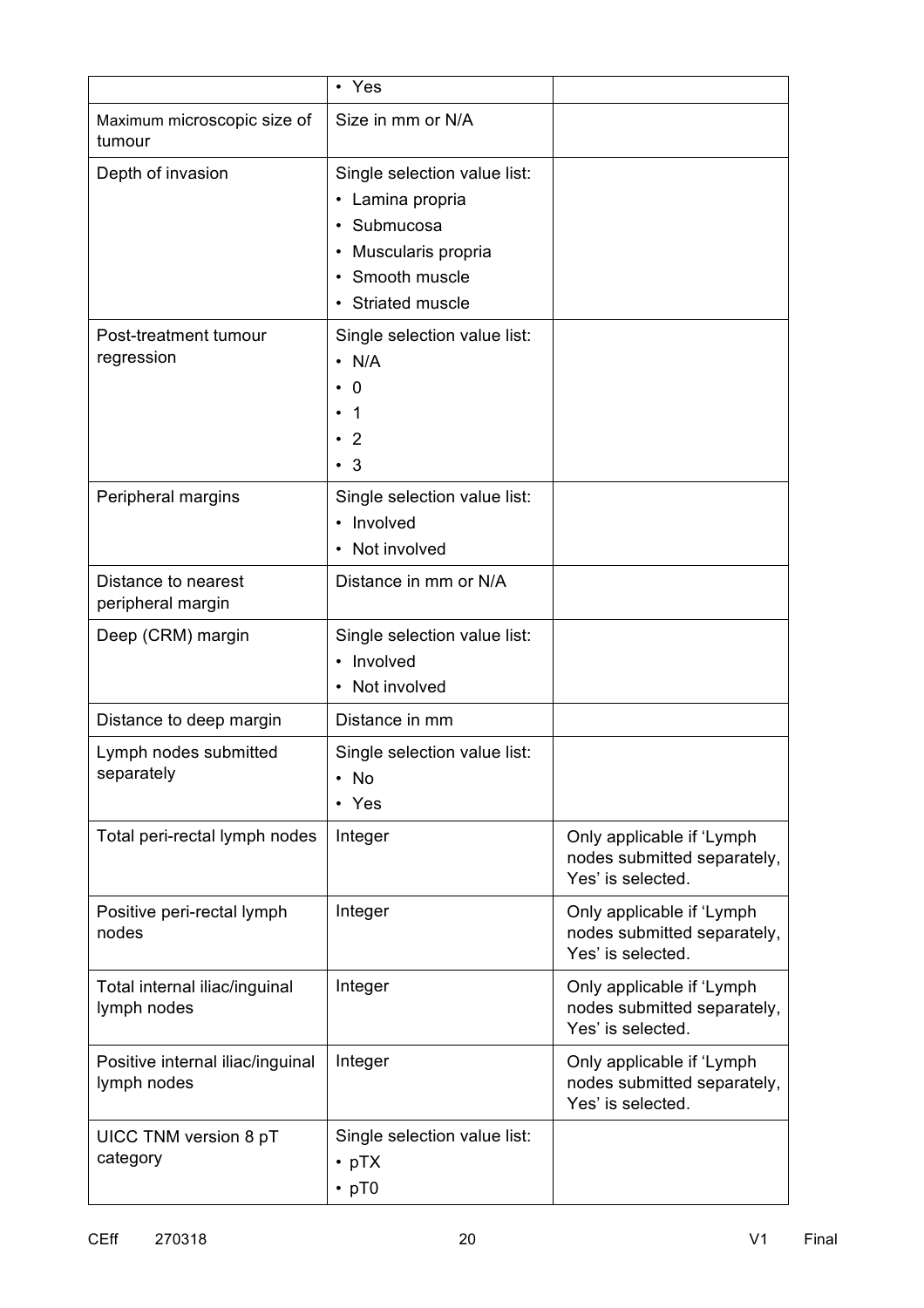|                                             | $\cdot$ pTis<br>$\cdot$ pT1<br>$\cdot$ pT2<br>$\cdot$ pT3<br>$\cdot$ pT4                                   |  |
|---------------------------------------------|------------------------------------------------------------------------------------------------------------|--|
| UICC TNM version 8 pN<br>category           | Single selection value list:<br>$\cdot$ pNX<br>$\cdot$ pN0<br>$\cdot$ pN1a<br>$\cdot$ pN1b<br>$\cdot$ pN1c |  |
| Excision                                    | Single selection value list:<br>• N/A pT0<br>R <sub>0</sub><br>$\cdot$ R1<br>$\cdot$ R <sub>2</sub>        |  |
| Post-treatment y for<br>neoadjuvant therapy | Single selection value list:<br>• Yes<br>$\cdot$ No                                                        |  |
| Distant metastasis/es                       | Single selection value list:<br>$\cdot$ N/A<br>$\cdot$ Yes (M1)<br>$\cdot$ No                              |  |
| SNOMED Topography code                      | May have multiple codes.<br>Look up from SNOMED<br>tables.                                                 |  |
| SNOMED Morphology code                      | May have multiple codes.<br>Look up from SNOMED<br>tables.                                                 |  |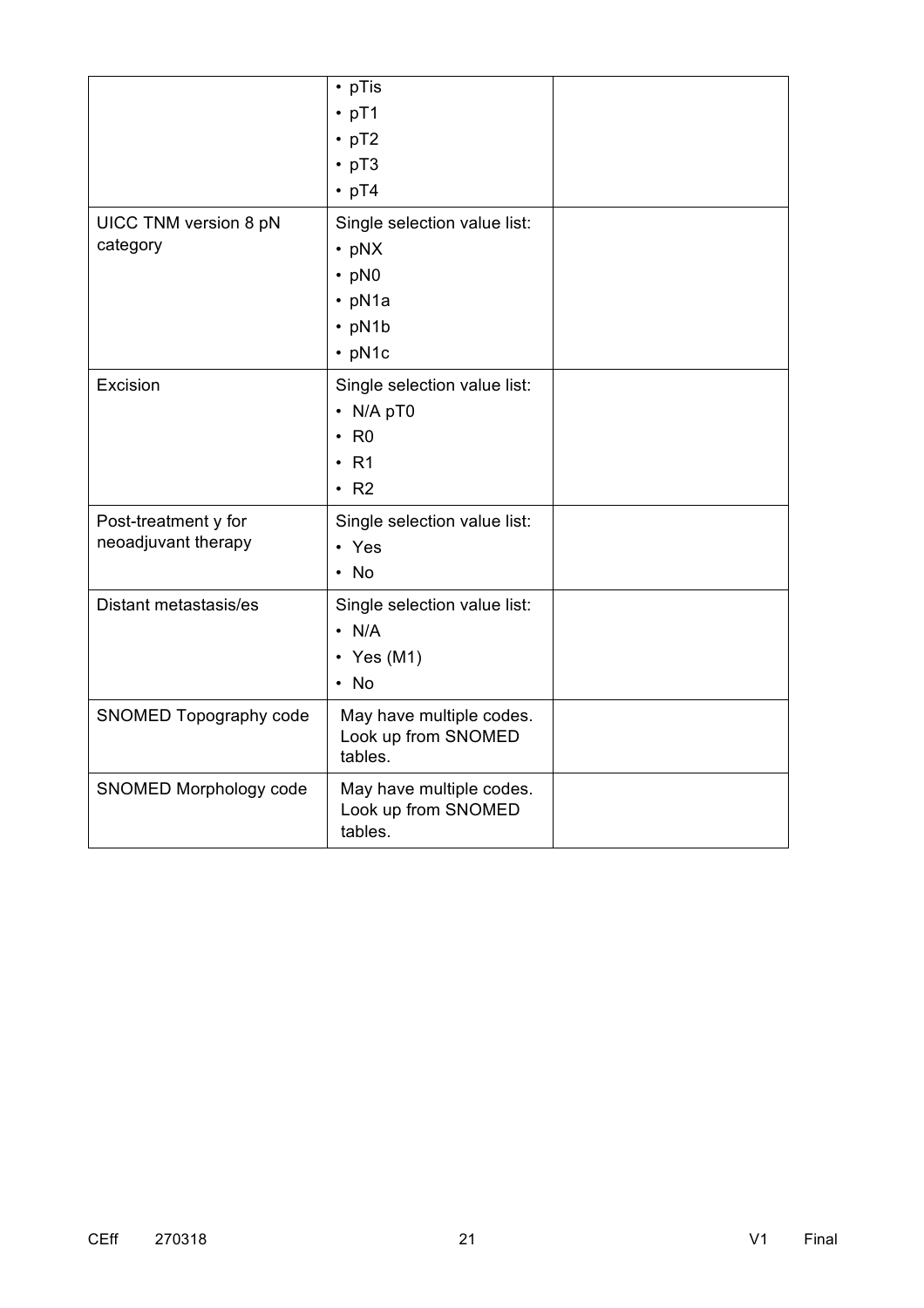### **Appendix F Reporting proforma for anal cancer: abdominoperineal resection in list format**

| <b>Element name</b>                                                     | <b>Values</b>                                                                                  | <b>Implementation notes</b>                                             |
|-------------------------------------------------------------------------|------------------------------------------------------------------------------------------------|-------------------------------------------------------------------------|
| Length of specimen                                                      | Distance in mm                                                                                 |                                                                         |
| Maximum diameter of<br>specimen                                         | Distance in mm                                                                                 |                                                                         |
| Length of perianal skin                                                 | Distance in mm                                                                                 |                                                                         |
| Distance from perianal<br>resection margin to dentate<br>line           | Distance in mm                                                                                 |                                                                         |
| Surgical plane of excision                                              | Single selection value list:<br>• Extra-sphincteric<br>Inter-sphinteric<br>Intra-sphinteric    |                                                                         |
| Depth of perianal connective<br>tissue (to include sphincter<br>muscle) | Distance in mm                                                                                 |                                                                         |
| Depth of mesorectum                                                     | Distance in mm                                                                                 |                                                                         |
| Adjacent organs included                                                | Multiple selection value list:<br>• Bladder<br>Coccyx<br><b>Uterus</b><br>• Other              |                                                                         |
| Adjacent organs included,<br>other, specify                             | Free text                                                                                      | Only applicable if 'Adjacent<br>organs included, Other' is<br>selected. |
| Site of tumour                                                          | Multiple selection value list:<br>• Anterior<br>Posterior<br>• Right lateral<br>• Left lateral |                                                                         |
| Maximum size of tumour                                                  | Size in mm                                                                                     |                                                                         |
| Distance of tumour to dentate<br>line                                   | Distance in mm                                                                                 |                                                                         |
| Distance of tumour to anal<br>verge                                     | Distance in mm                                                                                 |                                                                         |
| Distance of tumour to deep<br>margin, macroscopic                       | Distance in mm                                                                                 |                                                                         |
| Tumour type                                                             | Single selection value list:                                                                   |                                                                         |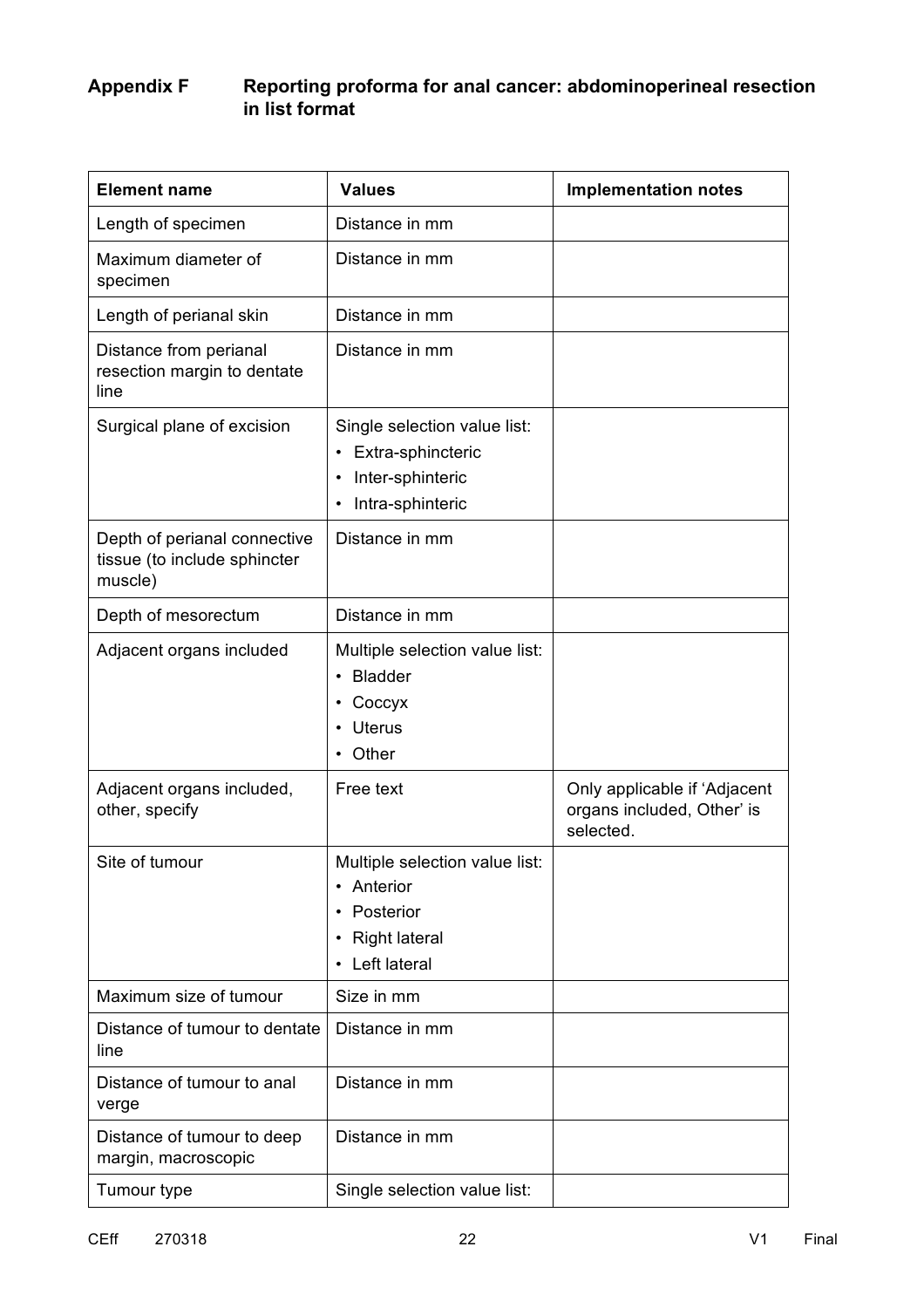|                                                     | • Squamous cell carcinoma<br>Adenocarcinoma<br><b>Mucinous</b><br>adenocarcinoma<br>Neuroendocrine<br>carcinoma<br>Undifferentiated<br>carcinoma<br>• Verrucous carcinoma |                                                                                 |  |
|-----------------------------------------------------|---------------------------------------------------------------------------------------------------------------------------------------------------------------------------|---------------------------------------------------------------------------------|--|
| Differentiation                                     | Single selection value list:<br>• Well differentiated<br>Moderately differentiated<br>Poorly differentiated<br>• Undifferentiated                                         |                                                                                 |  |
| Adjacent squamous dysplasia                         | Single selection value list:<br>• Not identified<br>• Present                                                                                                             |                                                                                 |  |
| Adjacent squamous<br>dysplasia, grade               | Single selection value list:<br>$\overline{1}$<br>$\bullet$<br>$\overline{2}$<br>$\cdot$ 3                                                                                | Only applicable if 'Adjacent<br>squamous dysplasia,<br>Present' is selected.    |  |
| Completeness of excision of<br>dysplasia            | Single selection value list:<br>$\cdot$ N/A<br>No<br>• Yes                                                                                                                |                                                                                 |  |
| Maximum microscopic size of<br>tumour               | Size in mm or N/A                                                                                                                                                         |                                                                                 |  |
| Depth of invasion                                   | Single selection value list:<br>• Lamina propria<br>Submucosa<br>Muscularis propria<br>Smooth muscle<br>Striated muscle<br>٠<br>Named adjacent organ<br>$\bullet$         |                                                                                 |  |
| Depth of invasion, named<br>adjacent organ, specify | Free text                                                                                                                                                                 | Only applicable if 'Depth of<br>invasion, Named adjacent<br>organ' is selected. |  |
| Post-treatment tumour<br>regression                 | Single selection value list:<br>$\cdot$ N/A<br>0<br>1<br>$\cdot$ 2                                                                                                        |                                                                                 |  |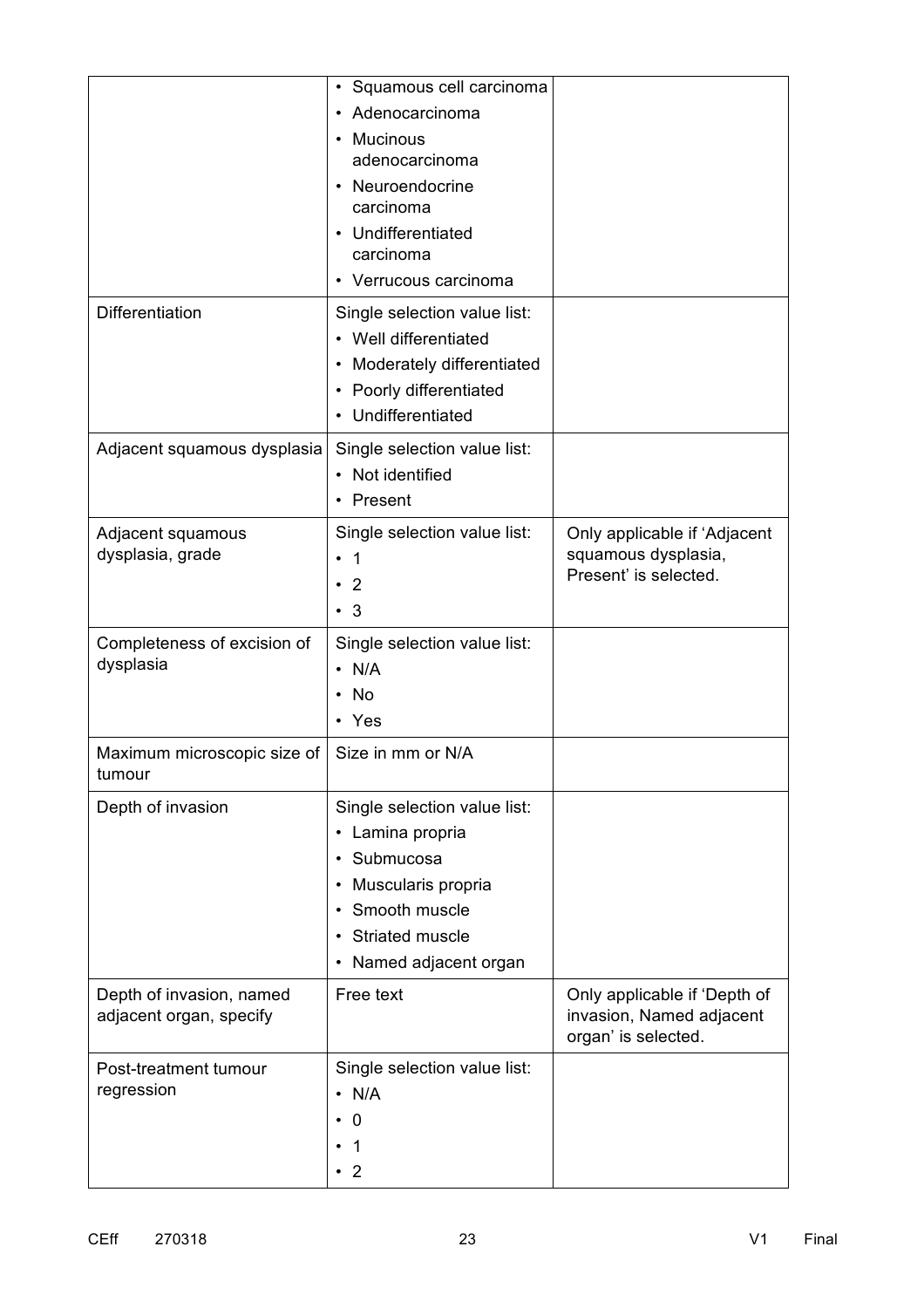|                                                 | $\cdot$ 3                                                                                                                      |                                                                               |  |
|-------------------------------------------------|--------------------------------------------------------------------------------------------------------------------------------|-------------------------------------------------------------------------------|--|
| Deep (CRM) margin                               | Single selection value list:<br>• Involved<br>Not involved                                                                     |                                                                               |  |
| Distance to deep margin                         | Distance in mm                                                                                                                 |                                                                               |  |
| Total lymph nodes with main<br>specimen         | Integer                                                                                                                        |                                                                               |  |
| Positive lymph nodes with<br>main specimen      | Integer                                                                                                                        |                                                                               |  |
| Lymph nodes submitted<br>separately             | Single selection value list:<br>$\cdot$ No<br>• Yes                                                                            |                                                                               |  |
| Total peri-rectal lymph nodes                   | Integer                                                                                                                        | Only applicable if 'Lymph<br>nodes submitted separately,<br>Yes' is selected. |  |
| Positive peri-rectal lymph<br>nodes             | Integer                                                                                                                        | Only applicable if 'Lymph<br>nodes submitted separately,<br>Yes' is selected. |  |
| Total internal iliac/inguinal<br>lymph nodes    | Integer                                                                                                                        | Only applicable if 'Lymph<br>nodes submitted separately,<br>Yes' is selected. |  |
| Positive internal iliac/inguinal<br>lymph nodes | Integer                                                                                                                        | Only applicable if 'Lymph<br>nodes submitted separately,<br>Yes' is selected. |  |
| UICC TNM version 8 pT<br>category               | Single selection value list:<br>$\cdot$ pTX<br>$\cdot$ pTO<br>$\cdot$ pTis<br>$\cdot$ pT1<br>pT2<br>$\cdot$ pT3<br>$\cdot$ pT4 |                                                                               |  |
| Excision                                        | Single selection value list:<br>$\cdot$ N/A pT0<br>R <sub>0</sub><br>$\cdot$ R1<br>$\cdot$ R <sub>2</sub>                      |                                                                               |  |
| Post-treatment y for<br>neoadjuvant therapy     | Single selection value list:<br>• Yes<br>$\cdot$ No                                                                            |                                                                               |  |
| Distant metastasis/es                           | Single selection value list:<br>$\cdot$ N/A                                                                                    |                                                                               |  |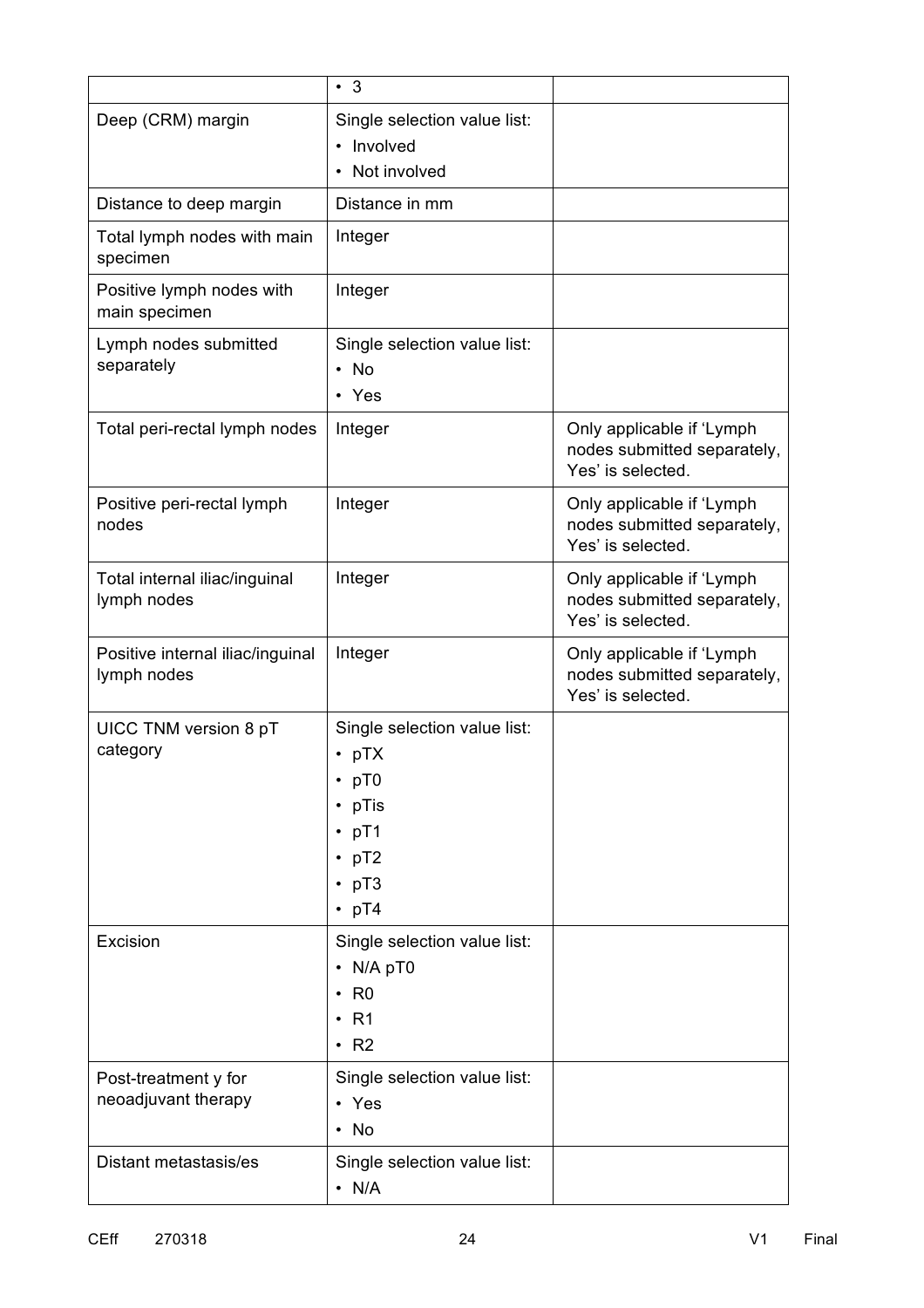|                        | $\cdot$ Yes                                                |  |
|------------------------|------------------------------------------------------------|--|
|                        | $\cdot$ No                                                 |  |
| SNOMED Topography code | May have multiple codes.<br>Look up from SNOMED<br>tables. |  |
| SNOMED Morphology code | May have multiple codes.<br>Look up from SNOMED<br>tables. |  |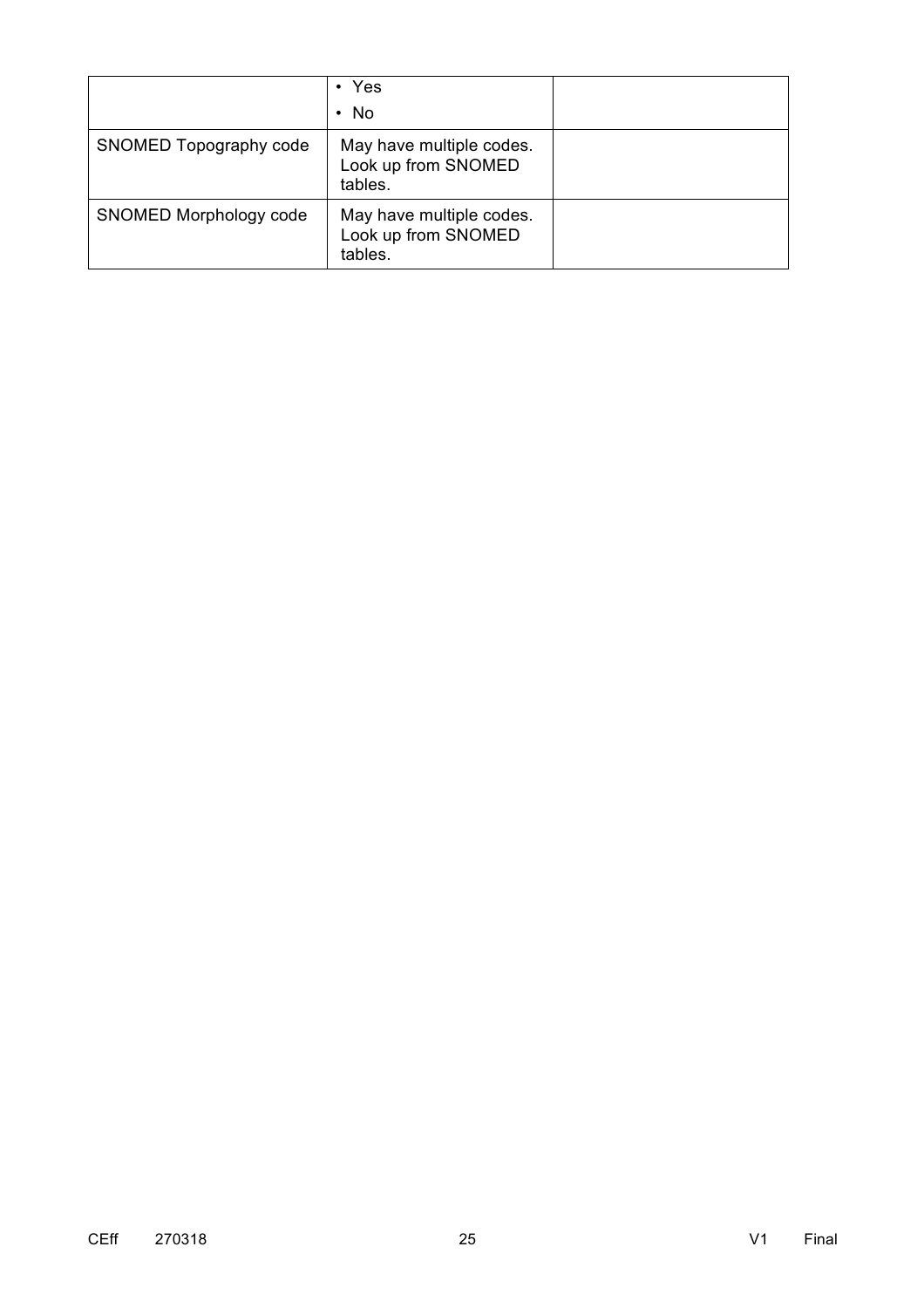# **Appendix G Anal cancer tumour regression (post chemoradiotherapy)**

| No viable cancer cells                | Grade 0 (complete regression) |
|---------------------------------------|-------------------------------|
| Single cells or small groups of cells | Grade 1 (moderate response)   |
| Residual cancer outgrown by fibrosis  | Grade 2 (minimal response)    |
| Minimal or no regression              | Grade 3 (poor response)       |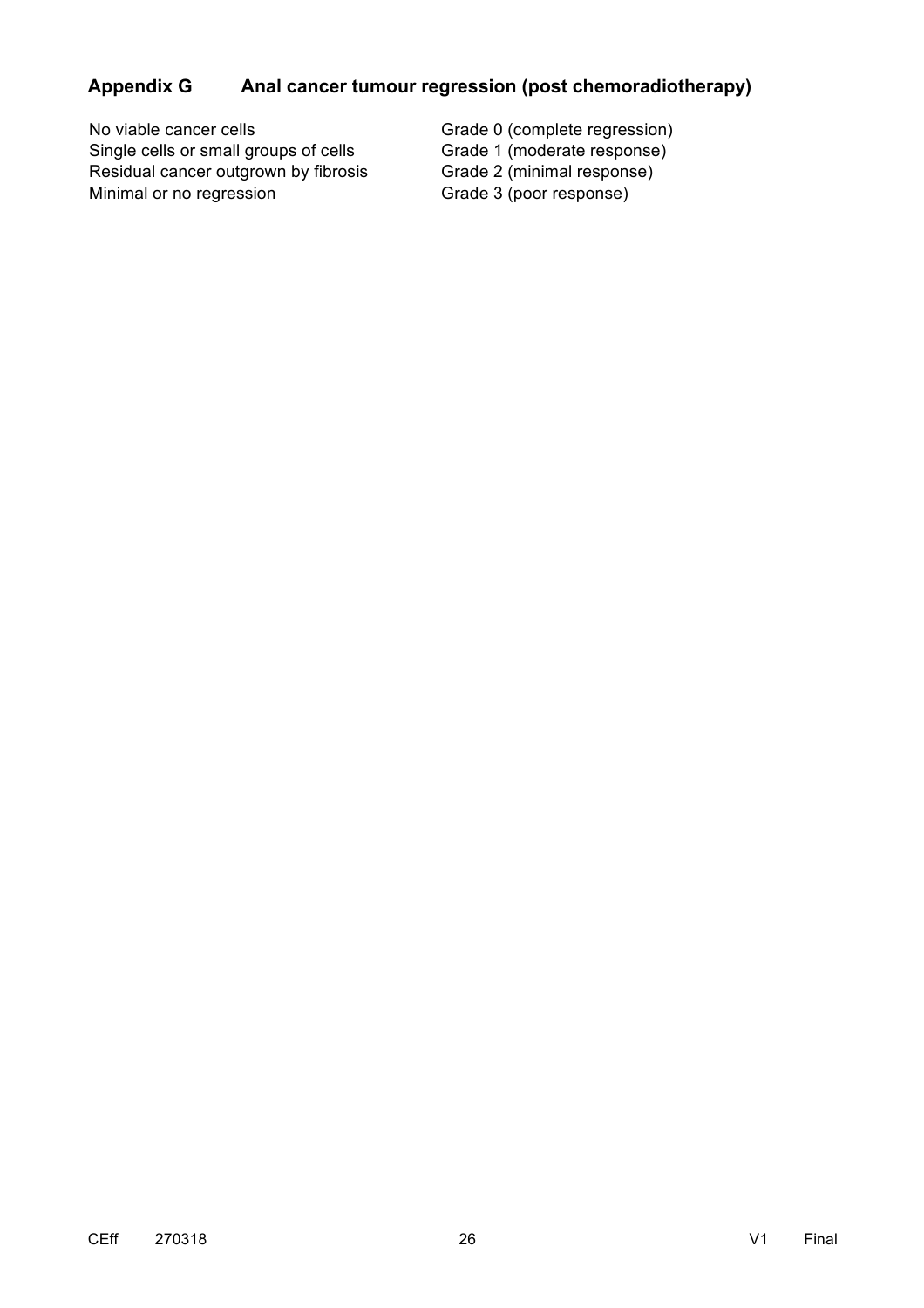# **Appendix H Summary table – explanation of grades of evidence**

(modified from Palmer K *et al. BMJ* 2008;337:1832)

| Grade (level) of evidence | <b>Nature of evidence</b>                                                                                                                                                                                                                                                                                                                                                 |  |
|---------------------------|---------------------------------------------------------------------------------------------------------------------------------------------------------------------------------------------------------------------------------------------------------------------------------------------------------------------------------------------------------------------------|--|
| Grade A                   | At least one high-quality meta-analysis, systematic review of<br>randomised controlled trials or a randomised controlled trial with a<br>very low risk of bias and directly attributable to the target cancer type                                                                                                                                                        |  |
|                           | or                                                                                                                                                                                                                                                                                                                                                                        |  |
|                           | A body of evidence demonstrating consistency of results and<br>mainly well-conducted<br>meta-analyses,<br>comprising<br>systematic<br>reviews of randomised controlled trials or randomised controlled<br>trials with a low risk of bias, directly applicable to the target cancer<br>type.                                                                               |  |
| Grade B                   | A body of evidence demonstrating consistency of results and<br>comprising mainly high-quality systematic reviews of case-control or<br>cohort studies and high-quality case-control or cohort studies with a<br>very low risk of confounding or bias and a high probability that the<br>relation is causal and which are directly applicable to the target<br>cancer type |  |
|                           | or                                                                                                                                                                                                                                                                                                                                                                        |  |
|                           | Extrapolation evidence from studies described in A.                                                                                                                                                                                                                                                                                                                       |  |
| Grade C                   | A body of evidence demonstrating consistency of results and<br>including well-conducted case-control or cohort studies and high-<br>quality case-control or cohort studies with a low risk of confounding<br>or bias and a moderate probability that the relation is causal and<br>which are directly applicable to the target cancer type<br>or                          |  |
|                           | Extrapolation evidence from studies described in B.                                                                                                                                                                                                                                                                                                                       |  |
| Grade D                   | Non-analytic studies such as case reports, case series or expert<br>opinion                                                                                                                                                                                                                                                                                               |  |
|                           | or                                                                                                                                                                                                                                                                                                                                                                        |  |
|                           | Extrapolation evidence from studies described in C.                                                                                                                                                                                                                                                                                                                       |  |
| Good practice point (GPP) | Recommended best practice based on the clinical experience of the<br>authors of the writing group.                                                                                                                                                                                                                                                                        |  |